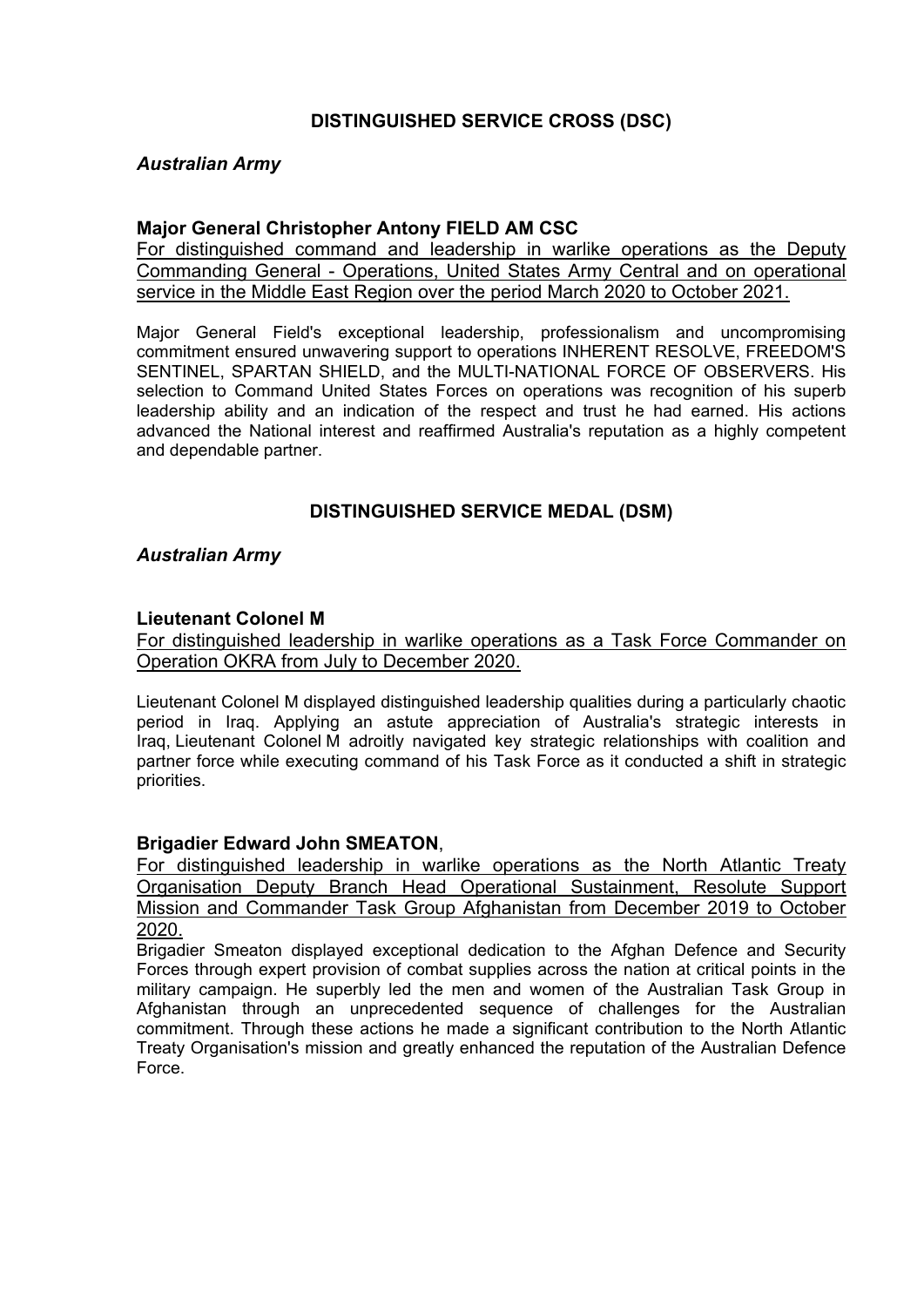## **Captain T**

For distinguished leadership in warlike operations as the Special Operations Advisory Team Commander, enabling the 1st Iraqi Special Operations Forces Brigade, while part of a deployed Task Force on Operation OKRA from June to December 2020.

Captain (then acting Major) T's distinguished leadership of coalition special forces and exemplary partnering approach has enhanced the Iraqi Counter-Terrorism Service's ability to combat terrorism. This disciplined investment in sovereign counter-terrorism capabilities has contributed to the multinational military campaign to ensure the enduring defeat of Da'esh in Iraq. His achievements and devotion to duty are of the highest order and are in keeping with the finest traditions of the Australian Army and the Australian Defence Force.

# **COMMENDATION FOR DISTINGUISHED SERVICE**

### *Australian Army*

#### **Major A**

For distinguished performance of duties in warlike operations as Deputy Commander and Director of Operations of a deployed Task Force in support of Operations AUGURY, OKRA, and HIGHROAD from April to December 2020.

Major A displayed distinguished leadership, diplomacy and a clear sense of purpose in the establishment of the Australian Defence Force Counter Terrorism/Counter Violent Extremism Platform. He was instrumental in establishing the Task Force as a key element within the Australian National Intelligence Community framework, and applied an astute level of strategic appreciation in designing, developing and executing operations to protect Australia's national interests.

## **Colonel Anthony Gawain DUUS CSC**

For distinguished performance of duties in warlike conditions while as the Chief of Current Plans, Combined Joint Task Force Headquarters of Operation INHERENT RESOLVE, while force assigned to Operation OKRA from 18 November 2019 to 14 October 2020, Iraq and Kuwait.

Colonel Duus' outstanding operational planning and leadership of a diverse Coalition staff across the Combined Joint Task Force Headquarters of Operation INHERENT RESOLVE directly contributed to the successful execution of complex operational activities in an uncertain operational environment. His exceptionally detailed planning allowed the successful re-posture of Coalition forces immediately reducing risk to force and subsequently enabling Phase IV, while maintaining the fight against Dae'sh.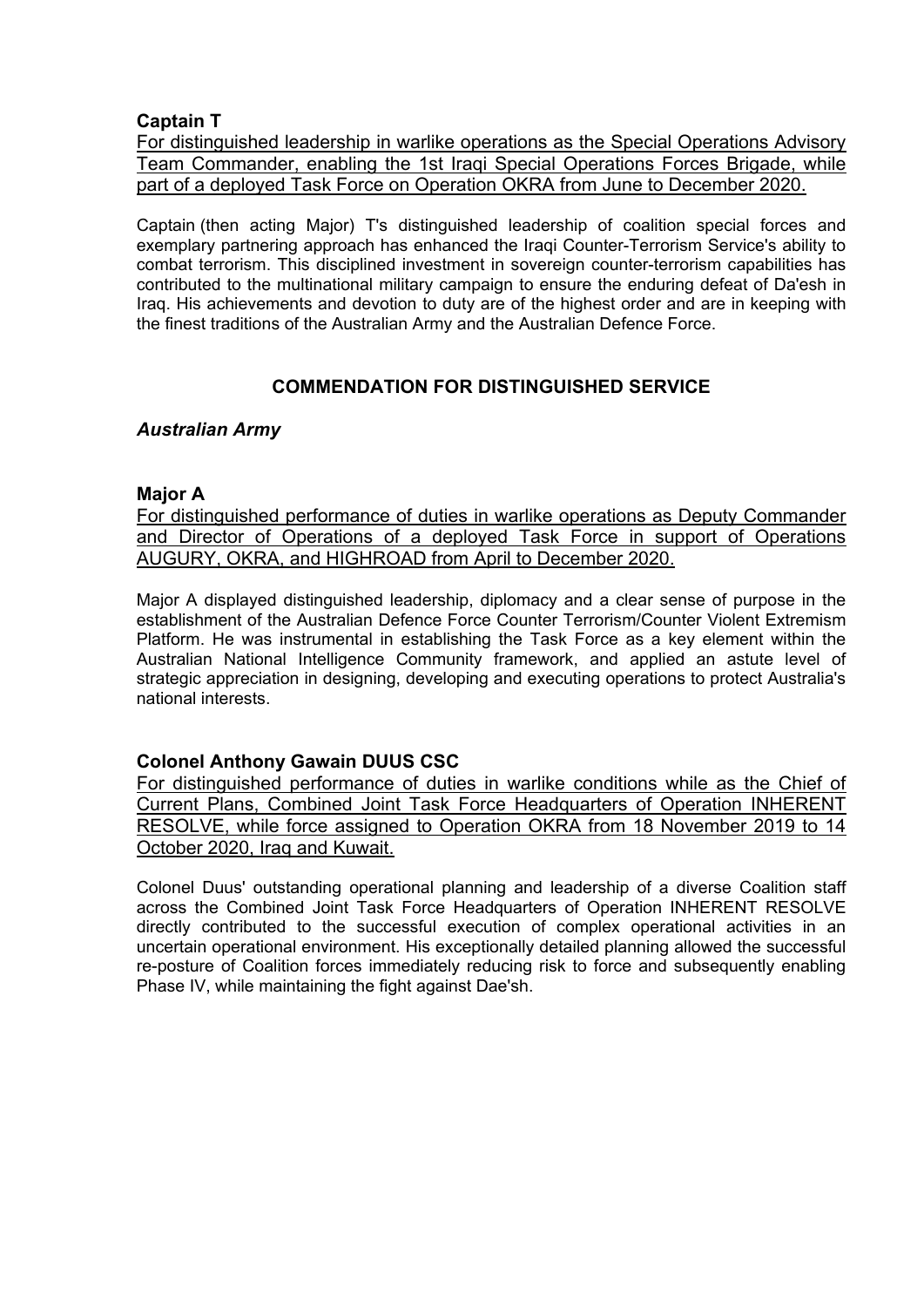# **Major General Stephen John JOBSON AM CSC**

For distinguished performance of duties in warlike operations as the North Atlantic Treaty Organisation Chief Combined Joint Operations (CJ3), Resolute Support Mission on Operation HIGHROAD from December 2019 to October 2020.

Major General (then Brigadier) Jobson displayed exceptional dedication to the North Atlantic Treaty Organisation Resolute Support Mission and to the nation of Afghanistan through superior leadership of the Combined Joint Operations directorate. He provided outstanding support to the chain of command in a period of marked change in the political and military environment, whilst also managing the impact of the COVID 19 pandemic. His contribution to the Resolute Support Mission was extraordinary and has enhanced the reputation of the Australian Defence Force.

# **Brigadier Simon Timothy JOHNSTONE CSC**

For distinguished performance of duties in warlike operations as the Director of Strategy and Plans Combined Joint Force Operation Inherent Resolve and the Australian Senior National Representative on Operation OKRA from November 2019 to December 2020.

Brigadier Johnstone demonstrated exemplary professional mastery and superior command and leadership during a dynamic and challenging period in the Campaign. He led operational planning that fundamentally shaped the future of the mission. His exceptional strategic awareness and superb leadership ensured the diverse Coalition remained cohesive. As the Australian Senior National Representative, he demonstrated superior command and leadership during periods of increased threat to ensure all Australian Defence Personnel were supported, safe and mission focused.

## **Colonel M**

For distinguished performance of duties in warlike operations as the Director of Logistics, North Atlantic Treaty Organisation Special Operations Component Command - Afghanistan, Operation HIGHROAD from September 2019 to September 2020.

Colonel M distinguished himself through outstanding performance of duties and superior decision-making that enabled the orderly and successful closure of nineteen separate coalition special operations bases, camps and mission support sites across Afghanistan frequently under testing conditions and while subject to enemy action. His superb leadership and dedication to duty advanced Australia's reputation as a dependable coalition partner during a period of great uncertainty in the North Atlantic Treaty Organisation's RESOLUTE SUPPORT Mission.

## **Lance Corporal M**

For distinguished performance of duties in warlike operations as a lead advisor within the Special Operations Advisory Team, enabling the 1st Iraqi Special Operations Forces Brigade, as part of a deployed Task Force on Operation OKRA from June to December 2020.

Lance Corporal (then Private) M displayed distinguished service while enabling the intelligence activities and targeting operations of an Iraqi Counter Terrorism Service clandestine unit. This investment in sovereign counter-terrorism capabilities and capacities has contributed to the multinational military campaign to ensure the enduring defeat of Da'esh in Iraq.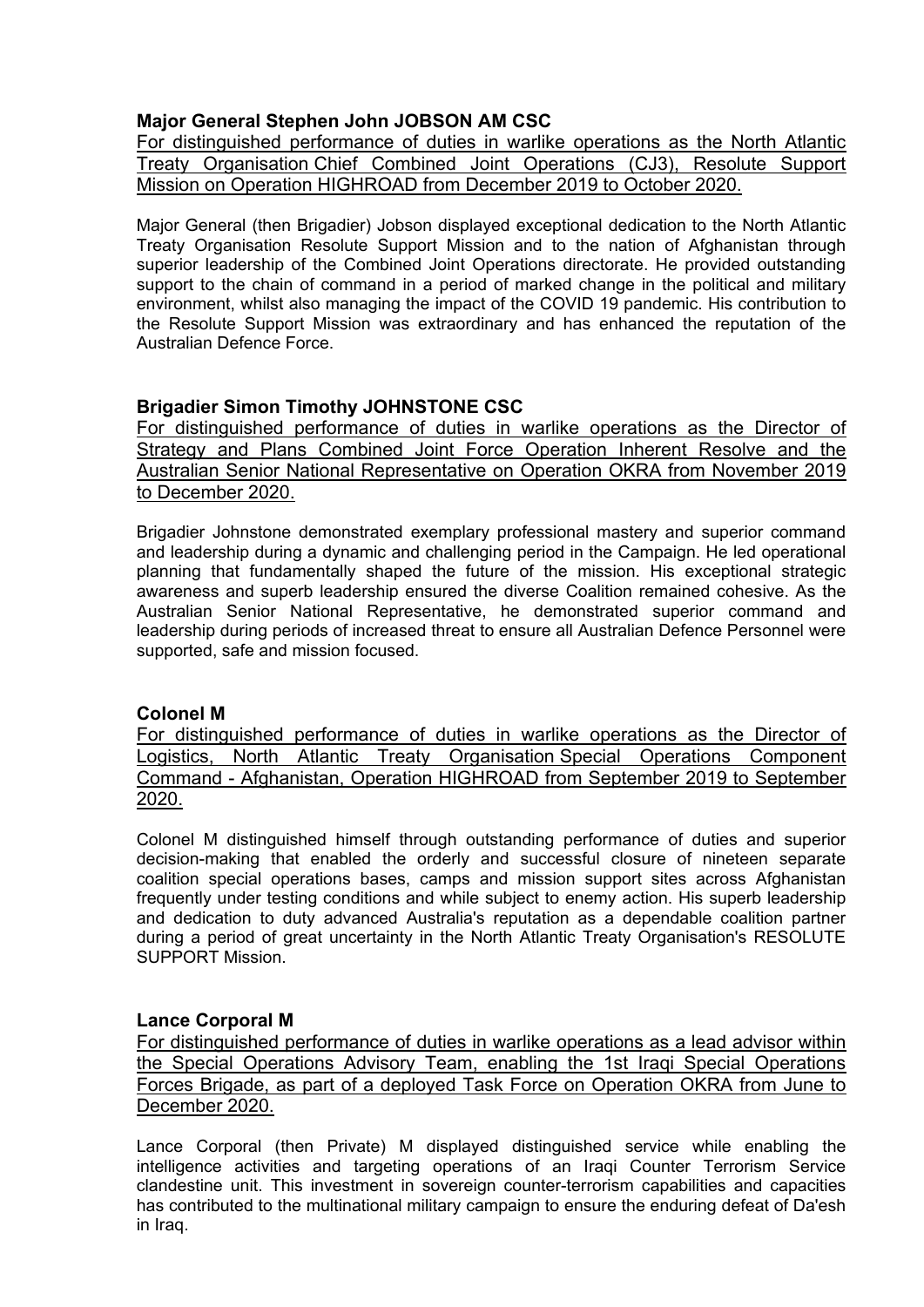## **Colonel Eric Matheus MODDERMAN**

For distinguished performance of duties in warlike operations as the Senior Advisor to the Deputy Minister of Support in the Ministry of Interior Affairs, Kabul, Afghanistan during Operation HIGHROAD from September 2019 to September 2020.

Colonel Modderman distinguished himself through inspirational leadership and exemplary mentoring. His initiative, vision, meticulous planning and intuitive feel for a diverse range of operational and strategic level issues was instrumental in providing the logistics and sustainment of the Afghan National Police during a time of insurgency and warfare. Colonel Modderman's achievements, steadfast resolve and devotion to duty has showcased the finest standards and traditions of the Australian Army and the Australian Defence Force.

## **Colonel James Howard MURRAY**

For distinguished performance of duties in warlike operations as the Deputy Commander Train Advise and Assist Command - South, Kandahar, Afghanistan on Operation HIGHROAD from January to October 2020.

Colonel Murray's outstanding leadership, astute guidance and planning excellence were instrumental in ensuring the Train Advise and Assist Command - South and the Kandahar Airfield continued to support the Resolute Support Mission while conducting an extensive retrograde of personnel and equipment. His planning and execution of the base Coronavirus response undoubtedly protected the force, reduced the prevalence of the virus and enabled Kandahar to support smaller and more vulnerable bases.

## **Colonel Spencer B NORRIS**

For distinguished performance of duties in warlike operations as the staff officer Combined Joint Operations, Plans and Training, Combined Security Transition Command - Afghanistan in Kabul, Afghanistan on Operation Highroad from January to December 2020.

Colonel Norris' outstanding leadership, superior planning skill and remarkable interpersonal relationships enabled the Combined Security Transition Command - Afghanistan to systematically achieve its Train Advise and Assist mission requirements while undergoing substantial force reductions. He expertly balanced the requirement to reduce forces while ensuring the organisation could continue to build the institutional viability of the Afghan National Defense and Security Forces during a period of extensive change.

#### **Private O**

For distinguished performance of duties in warlike operations as the Intelligence Plans Manager and Targets Manager of a deployed Task Force under Operations AUGURY and OKRA from April to December 2020.

Private O's rare analytical skill and support to executing a diverse set of complex operations is inspirational; bringing immense credit upon him and the Australian Army, whilst reflecting the core values and finest traditions of the Australian Defence Force.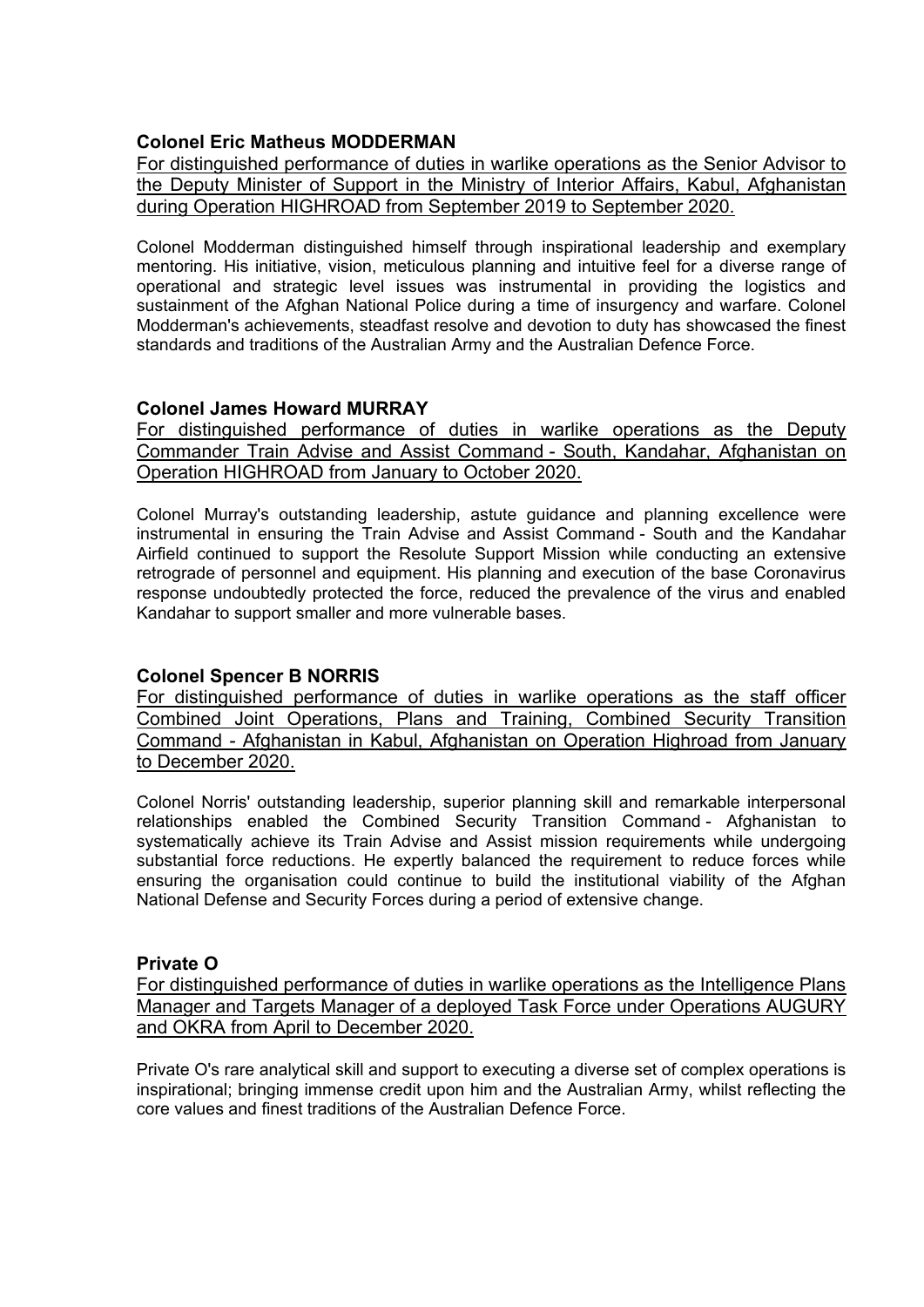### **Brigadier Jane Maree SPALDING AM**

For distinguished performance of duties in warlike operations as the Commander Task Group Afghanistan on Operation HIGHROAD in Afghanistan from August 2018 to March 2019.

Brigadier Spalding's distinguished leadership ensured Task Group Afghanistan focussed on its mission and enhanced its contribution to Coalition efforts to promote stability and security in Afghanistan at the time. Her leadership and initiatives reinforced Australia's reputation as a valuable Coalition partner.

# **BAR TO THE CONSPICUOUS SERVICE CROSS (CSC)**

### *Royal Australian Navy*

#### **Captain Simon John BATEMAN CSC RAN**

For outstanding achievement in the development of the Australia-India bilateral defence relationship as the Australian Defence Adviser to India.

Captain Bateman progressed the India-Australia defence relationship to a new level. His personal efforts resulted in the success of Exercise AUSINDEX - the most complex Royal Australian Navy deployment to India since the Second World War. The trust he nurtured significantly contributed to the signing of the Mutual Logistic Support Arrangement and Australia receiving an invitation to re-join Exercise MALABAR in 2020. His exemplary performance enhanced whole-of-government interactions and elevated Australia's standing in the eyes of India.

#### **Commodore Craig Douglas BOURKE CSC RAN**

For outstanding devotion to duty to the Royal Australian Navy in the management of major shipbuilding programs.

Commodore Bourke's exceptional management of major shipbuilding programs has contributed to the Nation's capability through the delivery of warships and the ongoing design for future submarines. His professional leadership and program management efforts have ensured a balance of protecting Navy's capability requirements while developing and encouraging Australian industry involvement. Through professional and intellectual commitment, he transformed Navy shipbuilding programs.

#### *Australian Army*

### **Major General Kathryn Jane CAMPBELL AO CSC (Retd)** For outstanding achievement as the Commander of the 2nd Division

Major General Campbell's outstanding achievements as Commander 2nd Division have resulted in significant improvements in its operational capability and the integration of the Army Reserve with the wider Australian Defence Force. Her achievements in the delivery of support to Australia's national interest during the unprecedented Call Out and sustained commitment of the Army Reserve to support domestic operations represents the highest ideals of service to the nation and reflect the finest traditions of the Australian Army and the Australian Defence Force.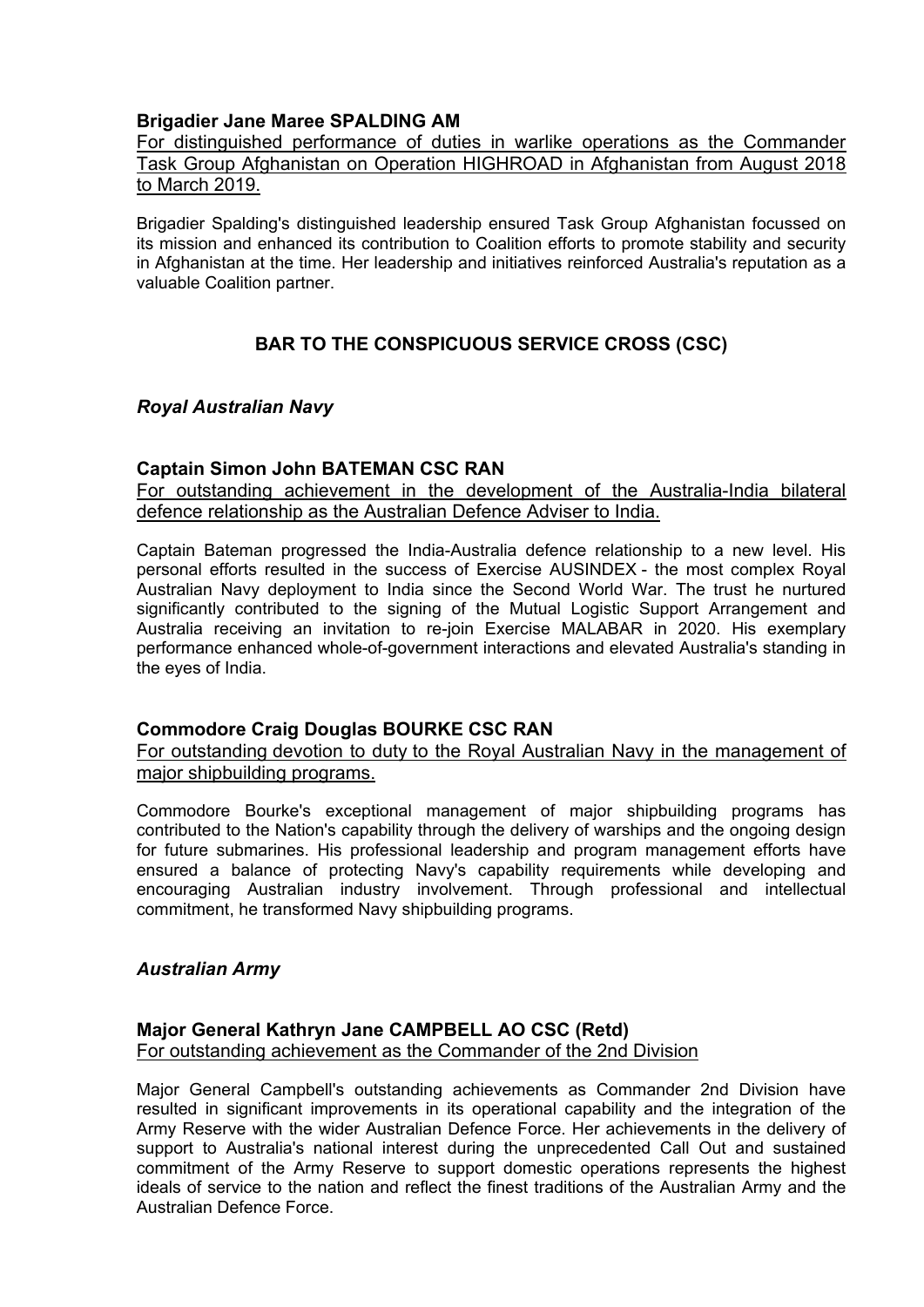# **CONSPICUOUS SERVICE CROSS (CSC)**

### *Royal Australian Navy*

### **Captain Dean Robert COMMONS RAN**

### For outstanding achievement in reforming intelligence support for Australian Defence Force operations.

Captain Commons' outstanding leadership and extensive intelligence experience were crucial to the development and implementation of the Joint Domain Awareness Centre concept and its provision of fused, relevant and timely support to Australian Defence Force operations. His deep analysis and meticulous implementation plans have ensured the effective federation of intelligence support across the Defence Intelligence Enterprise. His outstanding achievements and application of exceptional skills will ensure that Australian Defence Force operations will be properly supported for many years.

### **Commander Michael John HOLMAN RAN**

#### For outstanding achievement as the Senior Health Intelligence Analyst, Department of Defence.

Commander Holman's exceptional professionalism, knowledge and skill as a Senior Health Intelligence Analyst, at the Department of Defence, were critical to informing Australia's response to the coronavirus (COVID-19) pandemic. The widely praised effectiveness of Australia's response to the crisis was in part due to his outstanding expertise and determination in providing swift and astute assessment and advice to senior leaders domestically and internationally, in the face of an unprecedented global crisis.

#### **Captain Katherine Ella TINDALL RAN**

For outstanding achievement in Australian Defence Force strategic health policy and leadership of the Defence coronavirus (COVID-19) pandemic response.

Captain Tindall demonstrated conspicuous professional commitment in the development of strategic health policy and leadership of the Defence health response to the COVID-19 pandemic. Her unwavering devotion to duty, outstanding leadership and professional excellence have inspired health professionals and led to more agile, evidence-based approaches to military health care. This has significantly contributed to the responsiveness and quality of health services to Defence members and commanders.

#### *Australian Army*

#### **Lieutenant Colonel Tracy Merlene ALLISON**

#### For outstanding devotion to duty in the personnel management of Army's Senior Officers.

Lieutenant Colonel Allison's outstanding performance and superior achievement has directly enhanced the career management of Army's Senior Officers and provided enhanced staffing options for senior appointments. Her unwavering commitment and pursuit of excellence has been pivotal to the delivery of responsive and increased individualised career management of Army's senior officers. Her extraordinary commitment and dedication has brought great credit to the Australian Army.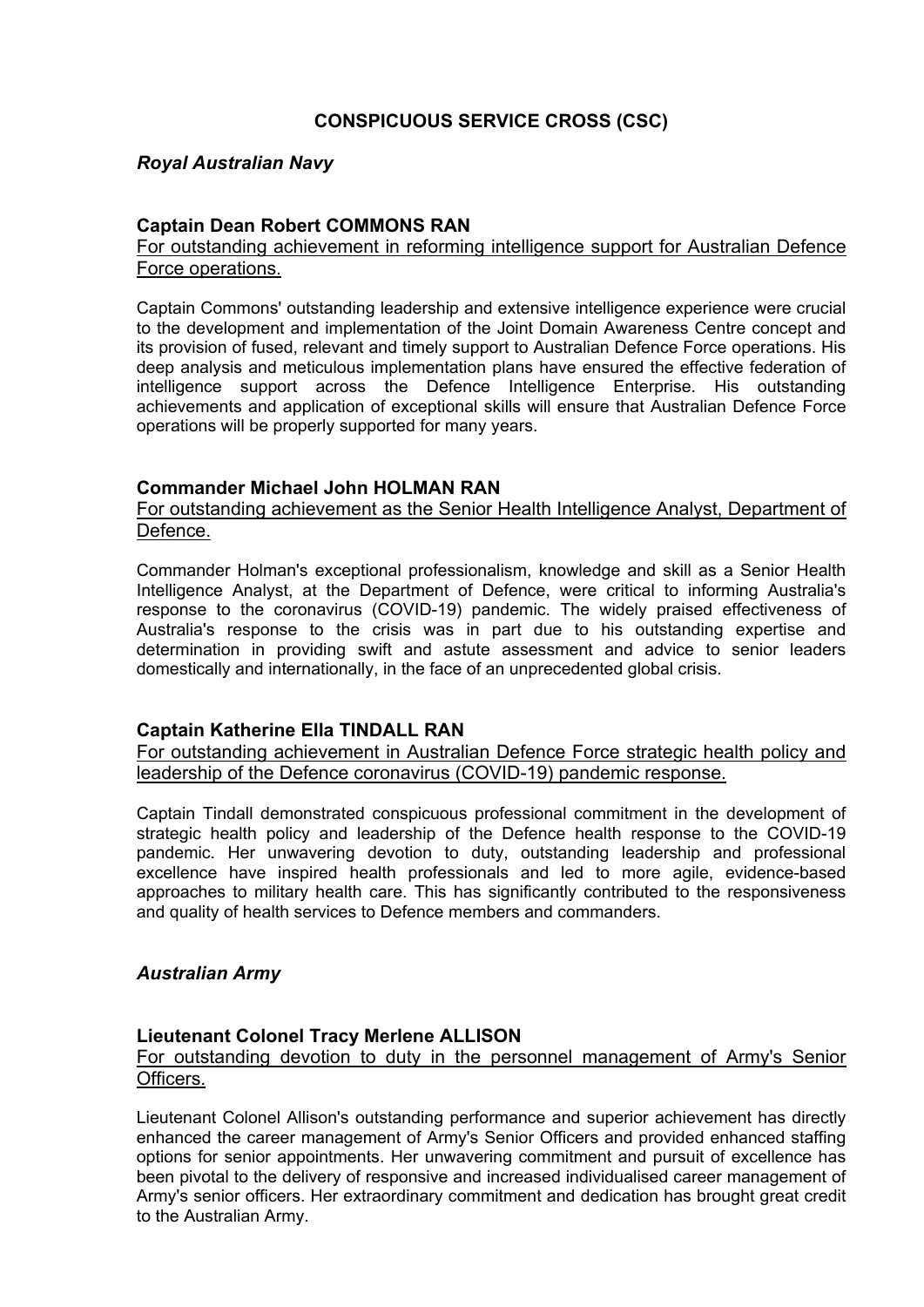### **Lieutenant Colonel Jeremy BECHTEL** For outstanding achievement as Staff Officer Grade One Current Networks.

Lieutenant Colonel Bechtel's outstanding achievement has significantly enhanced Defence's deployable communications networks. His vision and remarkable commitment has streamlined network structures, reduced duplication and inefficiencies while increasing network capability, security and cyber-worthiness. His outstanding achievement has brought great credit to himself, the Australian Army and is in the finest traditions of the Australian Defence Force.

## **Captain Jyra Ayita BLAKE-WALLER**

For outstanding achievement as a Nursing Officer deployed with Joint Task Unit 629.2.3 Health Support Unit 1 during Operation COVID-19 ASSIST.

Captain Blake-Waller's meritorious achievement as a Nursing Officer delivered lifesaving care to vulnerable Australians at the Epping Gardens Aged Care Facility during Operation COVID-19 ASSIST. Her exemplary and selfless leadership established control of a highly contaminated environment in dire circumstances. Her compassion and devotion to duty delivered outstanding support during Victoria's second wave and contributed to the community's confidence in the State Government's response.

### **Lieutenant Colonel Gareth Richard BOWERING**

For outstanding achievement as the officer in charge of the Operation Asia-Pacific Economic Cooperation 2018 ASSIST Liaison Advice and Assistance Joint Task Group.

Lieutenant Colonel Bowering has demonstrated exceptional skills and outstanding achievement as part of the cogent planning and execution of Operation Asia-Pacific Economic Cooperation 2018 ASSIST with the highest levels of professionalism and diplomacy. His exceptional service through outstanding leadership, dedication to duty and the pursuit of professional standards was instrumental to the operational success and the promotion of the Australian Defence Force's enduring reputation within the region.

## **Major General Justin Frederick ELLWOOD DSC AM**

For outstanding achievement as Commander of the 1st Division, Commander Joint Task Force 637 and Commander Deployable Joint Force Headquarters.

Major General Ellwood has continuously demonstrated outstanding leadership, innovation and judgement. His extraordinary contribution to Australia's national interests through domestic support operations, enhancing the Australian Defence Force's war fighting capability and engagement in our near region have ensured the Australian Defence force remains a trusted, credible and capable institution that remains the security partner of choice in our near region. Major General Ellwood's outstanding achievements have brought great credit upon him and are in the finest traditions of the Australian Defence Force.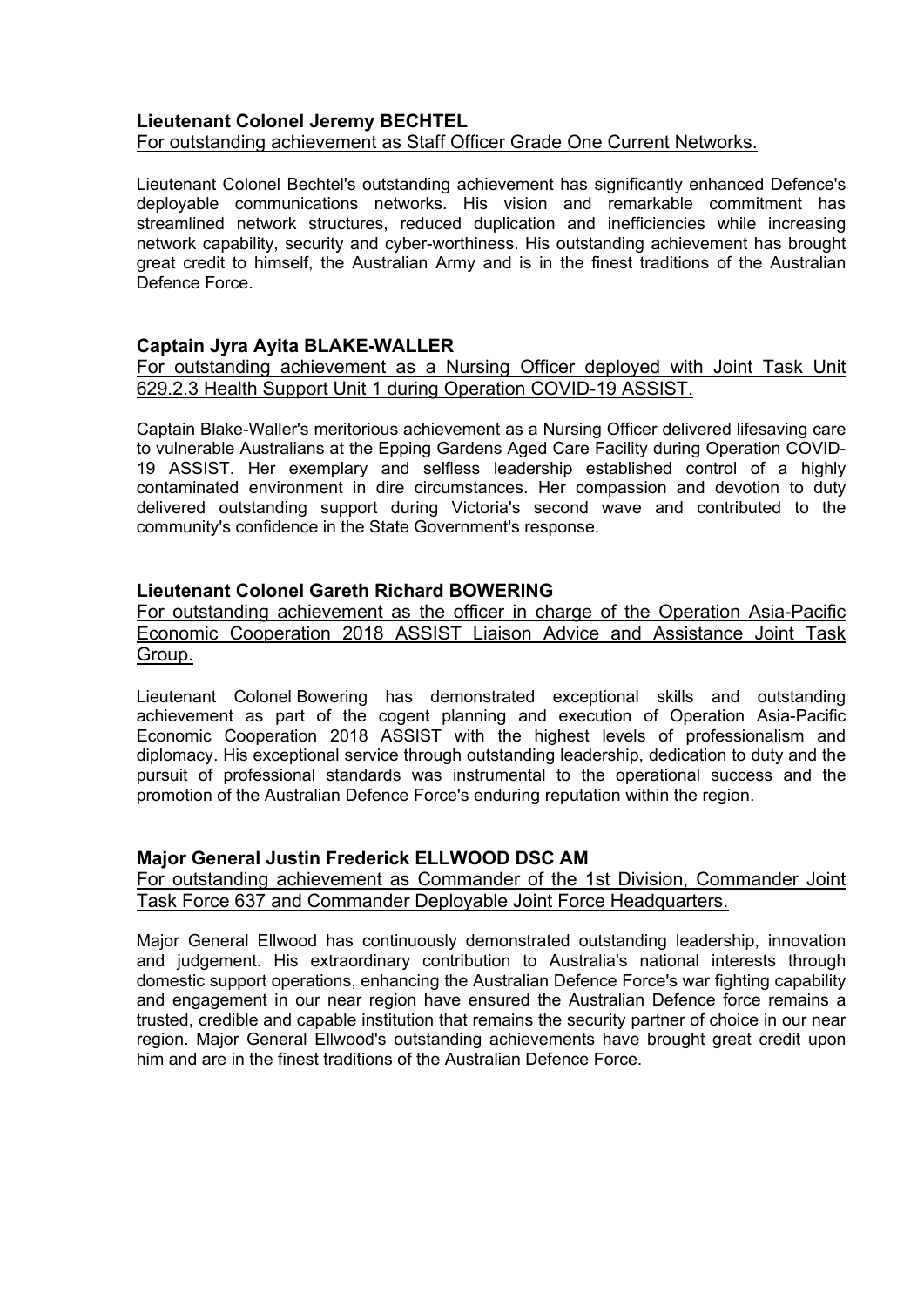## **Lieutenant Colonel Dean James FALVEY**

For outstanding achievement in the development of armoured fighting vehicle capabilities in the Australian Army.

Lieutenant Colonel Falvey is a consummate professional whose achievements as a capability development officer in Army Headquarters, have significantly enhanced Army's close combat capability. Through personal drive and an unwavering devotion to service, he produced enduring outcomes that will assure the superiority of Army's armoured fighting vehicle platforms for several decades. His professional mastery, exemplary conduct and authenticity are the embodiment of humble service.

## **Lieutenant Colonel Damon Carl HIGGINBOTHAM**

For outstanding achievement as Commanding Officer Health Support Unit 1 deployed to Victoria during Operation COVID-19 ASSIST.

Lieutenant Colonel Higginbotham's outstanding leadership delivered an immediate impact to plan and execute safe medical interventions and coronavirus containment. He commanded and managed specialist clinical teams to support the Victoria Government's COVID-19 testing strategy that enabled a rapid capability expansion. His response to deliver urgent, coordinated support to the degraded health situation of the aged care residential centres saved lives, imbued community confidence and enhanced the Australian Defence Force's reputation.

## **Colonel David Graham HUGHES**

For outstanding achievement as the Colonel Plans of the 2nd Division from January 2018 until December 2020 and as Commander Joint Task Group 629.5.

Colonel Hughes' conspicuous leadership and tireless dedication to continuous improvement of Army Reserve capabilities has delivered a broad range of operationally deployable, domestic security and disaster relief response options for Army. His exceptional leadership of the COVID-19 response Joint Task Group in Tasmania has further enhanced 2nd Division and Army's reputation and delivered outstanding support during a significant crisis.

### **Colonel Roger James McMURRAY**

### For outstanding achievement as the Colonel Operations of the Headquarters Forces Command Operations Branch.

Colonel McMurray has demonstrated outstanding leadership, judgement and strategic acumen to lead the Headquarters Forces Command Operations Branch. His operational, organisational and fiscal changes have reformed training, doubled the availability of high readiness conventional forces and provided support to innovation and modernisation. His outstanding achievement has enhanced the standing of the Australian Defence Force in the community and throughout the region, thereby enabling the Australian Government to achieve its strategic objectives.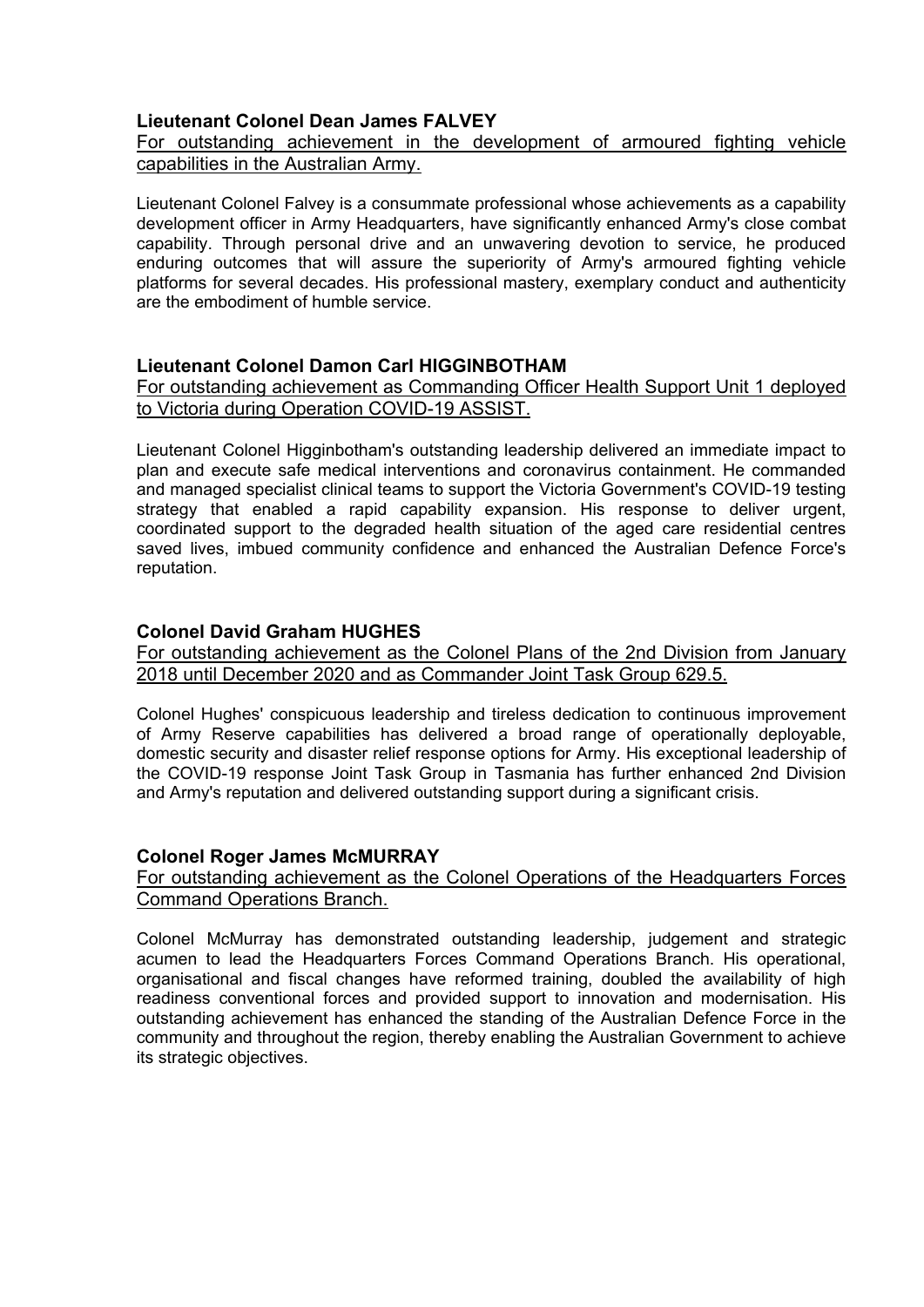## **Lieutenant Colonel Kenneth Royston MARTIN**

For outstanding achievement as Deputy Director Preparedness Requirements in the reform of Defence preparedness policy, direction and governance.

Lieutenant Colonel Martin's outstanding achievement has directly contributed to one of the Chief of Defence Force's highest priorities. He has conducted the most substantial change to Defence's preparedness system in a decade, and achieved the highest level of Defence endorsement for his accomplishment. His work on preparedness policy, management and governance, in a rapidly evolving strategic environment, forms the foundation of the Australian Defence Force's ability to achieve Government objectives for the defence of Australia and its national interests.

#### **Major O**

For outstanding achievement in Counter Weapons of Mass Destruction capability development for the Australian Defence Force.

Major O is an exemplary officer of superior skill who continuously displayed outstanding dedication as the Operations Officer of the Special Operations Engineer Regiment. Through superb professionalism, innovation and interpersonal skill, he has significantly advanced Australia's security against the threat of Weapons of Mass Destruction and through an operational response protocol, has enhanced relationships with the United States to the mutual benefit of all parties.

#### **Lieutenant Colonel Samuel Keith PADMAN**

For outstanding achievement as the Staff Officer Grade One, Centre for Australian Army Leadership, Headquarters Royal Military College of Australia.

Lieutenant Colonel Padman demonstrated exceptional professionalism and outstanding achievement in the analysis, design and implementation of the Australian Army Leadership Programme and the establishment of the Centre for Australian Army Leadership. His leadership and foresight have enhanced Army's development of individual and organisational leadership, character and ethics at scale. His innovation has significantly improved the collective capability and strategic reputation of the Australian Army as a national centre of excellence in leadership.

#### **Major General Cheryl Ann PEARCE AM**

For outstanding achievement as the Force Commander, United Nations Peacekeeping Force in Cyprus from 2019 to 2021.

Major General Pearce's inspirational leadership as the Force Commander United Nations Peacekeeping Force in Cyprus ensured operational success of the multinational task force in its primary mission of providing security to the people of Cyprus. As the Force Commander of the military component, she led initiatives to promote the goodwill and cooperation between opposing forces and significantly enhanced the Australian Defence Force's reputation with the United Nations and contributing Member States to the mission.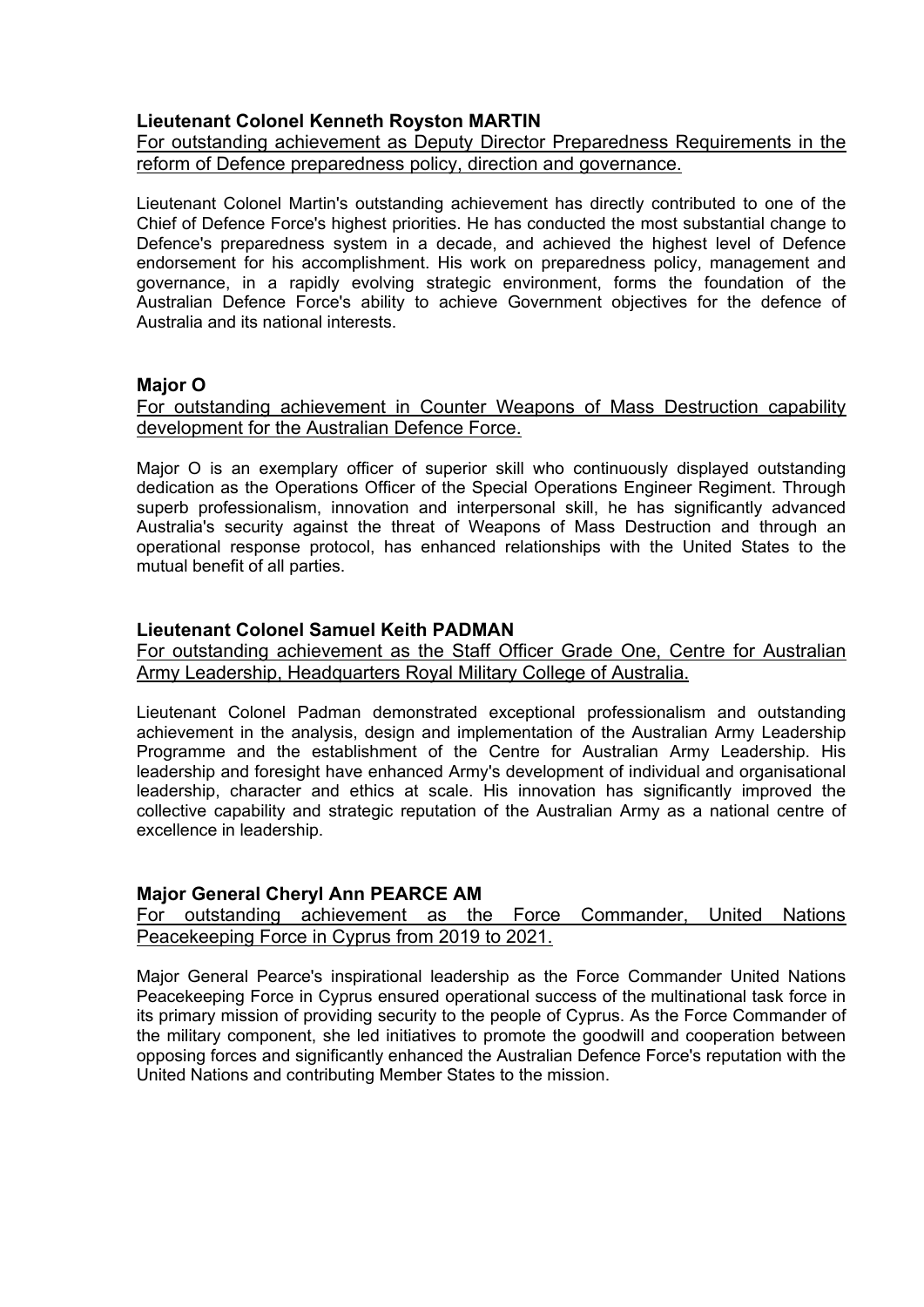### **Colonel Robin Charles SMITH**

For outstanding achievement as the Staff Officer Grade One and Director Robotic and Autonomous Systems Implementation and Coordination Office, Future Land Warfare Branch, Army Headquarters.

Colonel Smith has been fundamental to delivering the Robotic and Autonomous System Strategy and Army Quantum Technology Roadmap, including achievement of complex outcomes in emerging technology concepts and informing capability development. His continued development, collaboration, and participation with industry, academia and military communities has ensured the Australian Army and Department of Defence is evolving with the emerging technological environment in order to gain an asymmetric advantage.

#### **Colonel Edmund Francis WUNSCH**

### For outstanding achievement as Commandant Defence Command Support Training Centre.

Colonel Wunsch has made significant contributions to Defence capability through the modernisation of the Army's signals capability. His review of 222 learning management plans has delivered generational change to critical and at risk trades within Army's and the Joint Force's command support training, and his development of Plan CADUCEUS has remediated problems identified with the signals employment categories. Colonel Wunch's leadership, commitment and innovation has delivered a lasting change to Defence's capability.

### *Royal Australian Air Force*

#### **Squadron Leader Melita Helen BEACHLEY**

For outstanding achievement in professional military education, training development, and implementation for the Royal Australian Air Force.

Squadron Leader Beachley's extraordinary energy and exceptional skills were crucial to transitioning from the old Professional Military Education and Training 2009 program, and in development and implementation of the new scheme, Program Wirraway. The sheer complexity of this undertaking cannot be understated and required the concerted application of incredible skill and dedication to see the successful transition meet an aggressive timeframe. Her superb contribution was inspirational and enhanced the Royal Australian Air Force's reputation as a professional, agile learning organisation.

#### **Pilot Officer Valdi CHAIN**

### For outstanding achievement in capability development for the Australian Defence Force.

Pilot Officer Chain applied superb skill and exceptional dedication as an Air Surveillance Operator directly improving air surveillance and air mobility capabilities. He is a passionate professional who constantly seeks opportunities to improve systems and develop staff to enhance military capability. Displaying conspicuous leadership, initiative, and innovation, he has embraced change to deliver enhanced operational outcomes; whilst his extraordinary contributions in enhancing joint and combined air power have produced a positive legacy that will endure for generations.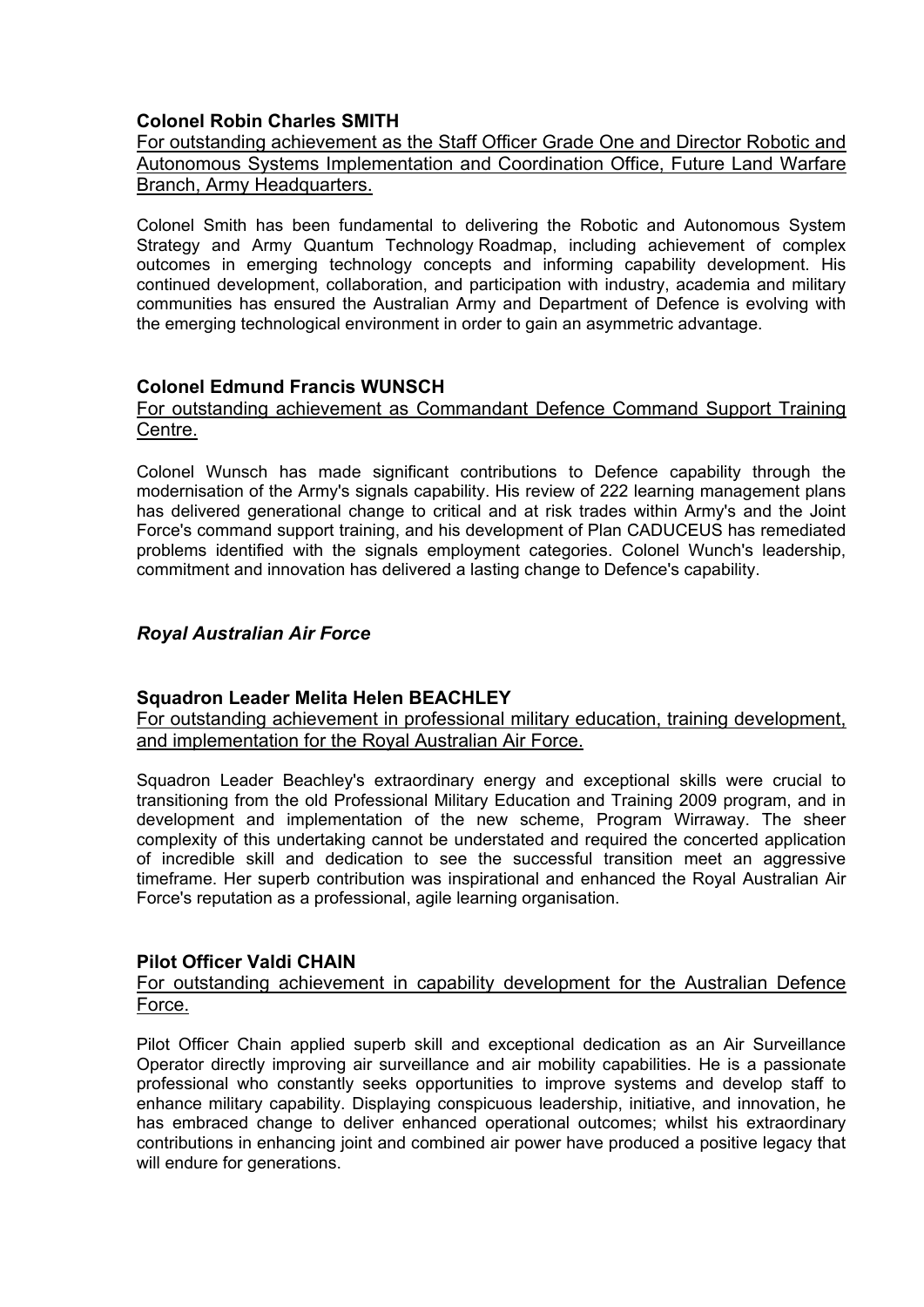# **Sergeant Taran Robert DIAMOND**

## For outstanding achievement in air combat armament development for the Australian Defence Force.

Sergeant (then Corporal) Diamond is a remarkable Non-Commissioned Officer who applied inspirational dedication and technical mastery to deliver major advances in the generation of air combat capability for both the F/A-18A/B Hornet and F-35A Lightning II aircraft for the Australian Defence Force. His superb specialist knowledge, conspicuous professionalism, and social prowess greatly improved workforce proficiency, efficiency, and increased availability of armed F/A-18A/B and F-35A aircraft in challenging circumstances to produce lasting improvements in air combat capability.

### **Squadron Leader Kenneth John EDWARDS**

#### For outstanding achievement in the infrastructure redevelopment of Royal Australian Air Force Base Tindal.

Squadron Leader Edwards is an Airfield Engineer of extraordinary skill who applied remarkable drive in delivering a multitude of significant infrastructure outcomes at Royal Australian Air Force Base Tindal. He shouldered the preparation and facilitation of a \$1.2 billion Parliamentary Works Committee submission and hearing for Defence's largest single infrastructure redevelopment project in two decades. Concurrently, he orchestrated some 50 infrastructure projects, including remediation of Base power issues; and established new management practices that are shaping the way projects and estate upkeep are conducted.

### **Flight Sergeant Edward Mark HARVEY**

For outstanding achievement in international relations as the Assistant Air Force Attaché - Jakarta.

Flight Sergeant Harvey applied effective emotional intelligence and incisive action to advance international engagement and cooperation between Australia and Indonesia as the Assistant Royal Australian Air Force Attaché in Jakarta. An individual of rare interpersonal skill, he enhanced the Royal Australian Air Force's relationship with the Indonesian Air Force through trust and outreach; been most effective in supporting regional disaster relief operations; and greatly improved the reputation of the Royal Australian Air Force and Australia in Indonesia via recovery operations.

#### **Squadron Leader David John SAVINA CSM**

For outstanding achievement in E-7A Wedgetail airborne early warning and control capability development for the Australian Defence Force.

Squadron Leader Savina is a most dedicated officer who applied military mastery and conspicuous dedication to significantly advance the Australian Defence Force's airborne early warning and control capability at various junctures in his career. He significantly shaped Defence's airborne battlespace management in a most profound and enduring manner through his superb understanding and application of the E-7A Wedgetail capability and associated complex systems. His outstanding achievements underpin lasting capability improvements across all aspects of the E-7A enterprise.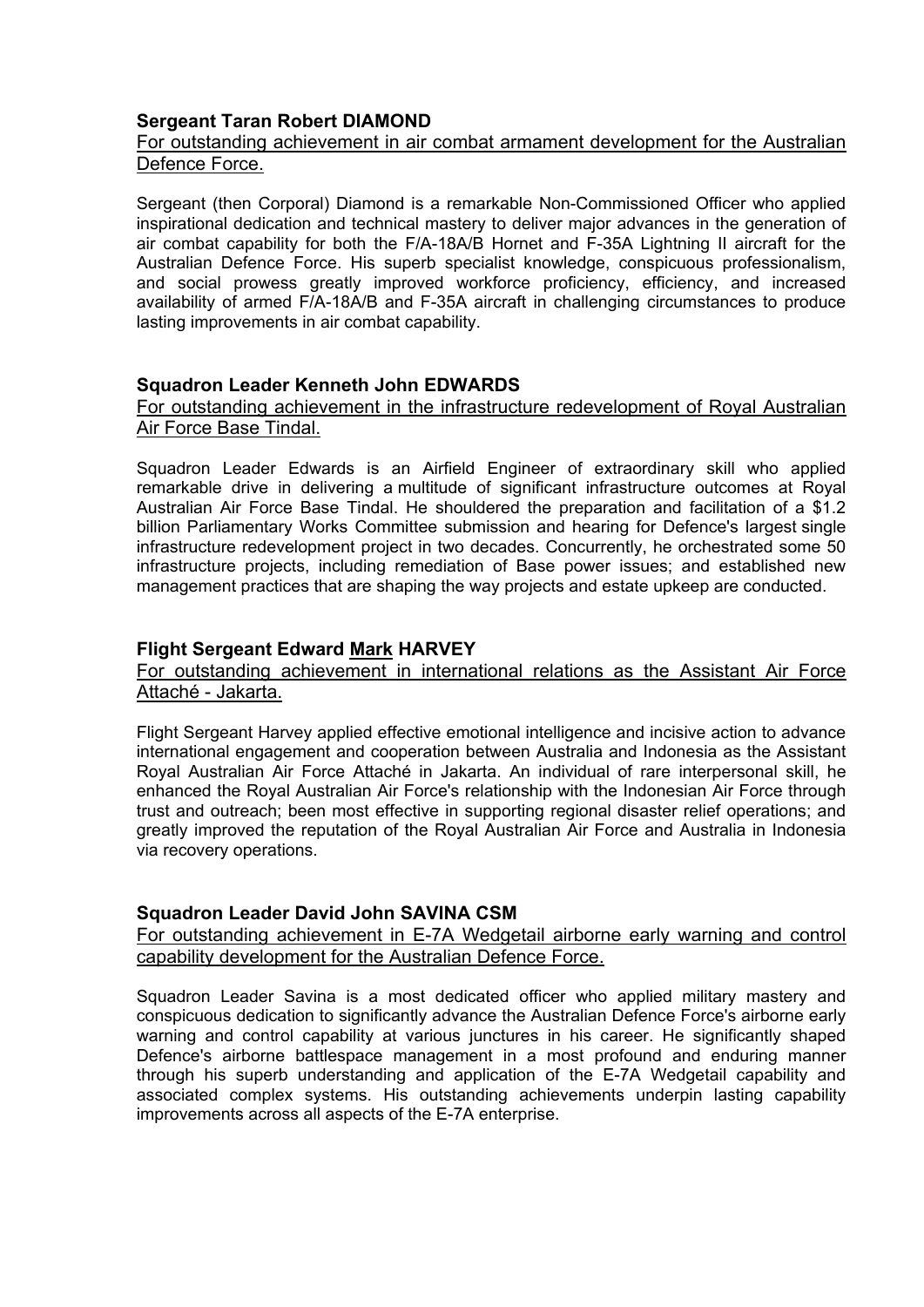## **CONSPICUOUS SERVICE MEDAL (CSM)**

### *Royal Australian Navy*

#### **Chief Petty Officer Bradley Francis BESSELL**

### For meritorious achievement and contributions to the Marine Technician Initial Employment Training Project Team, HMAS *Cerberus*.

Chief Petty Officer Bessell applied outstanding strategic awareness, interpersonal skills, technical prowess and training development experience to redevelop Marine Technician training, thereby directly improving the flexibility of delivery and raising the overall technical competence of graduates. His contribution improved baseline technical capability across the Navy whilst the increased training location options has contributed to endeavours to reduce the separation rate within the Marine Technician cohort.

#### **Lieutenant Commander Kate CARRIAGE RAN**

For meritorious devotion to duty as the Naval Aviation Systems Program Office Deputy Chief Engineer between January 2019 and December 2020.

Lieutenant Commander Carriage has demonstrated exceptional performance in her role as the Naval Aviation System Program Office Deputy Chief Engineer. Through her outstanding efforts and exemplary leadership, she has been the key enabler in the development and support of improved engineering products delivered by the Naval Aviation System Program Office.

#### **Lieutenant Commander Katey Ann D'COSTA RAN**

For meritorious devotion to duty as the Executive Officer of HMAS *Harman* during Operation Bushfire Assist and the COVID-19 pandemic in 2020.

During dynamic and challenging times, Lieutenant Commander D'Costa contributed to the protection response required by Operation Bushfire Assist and the extraordinary COVID-19 pandemic circumstances. Her articulate and judicious communications ensured clear awareness of situations, conditions and requirements for the Canberra Navy Community. Her efforts supported the welfare and awareness of all Canberra based Naval Staff and enhanced Navy Capability in the region.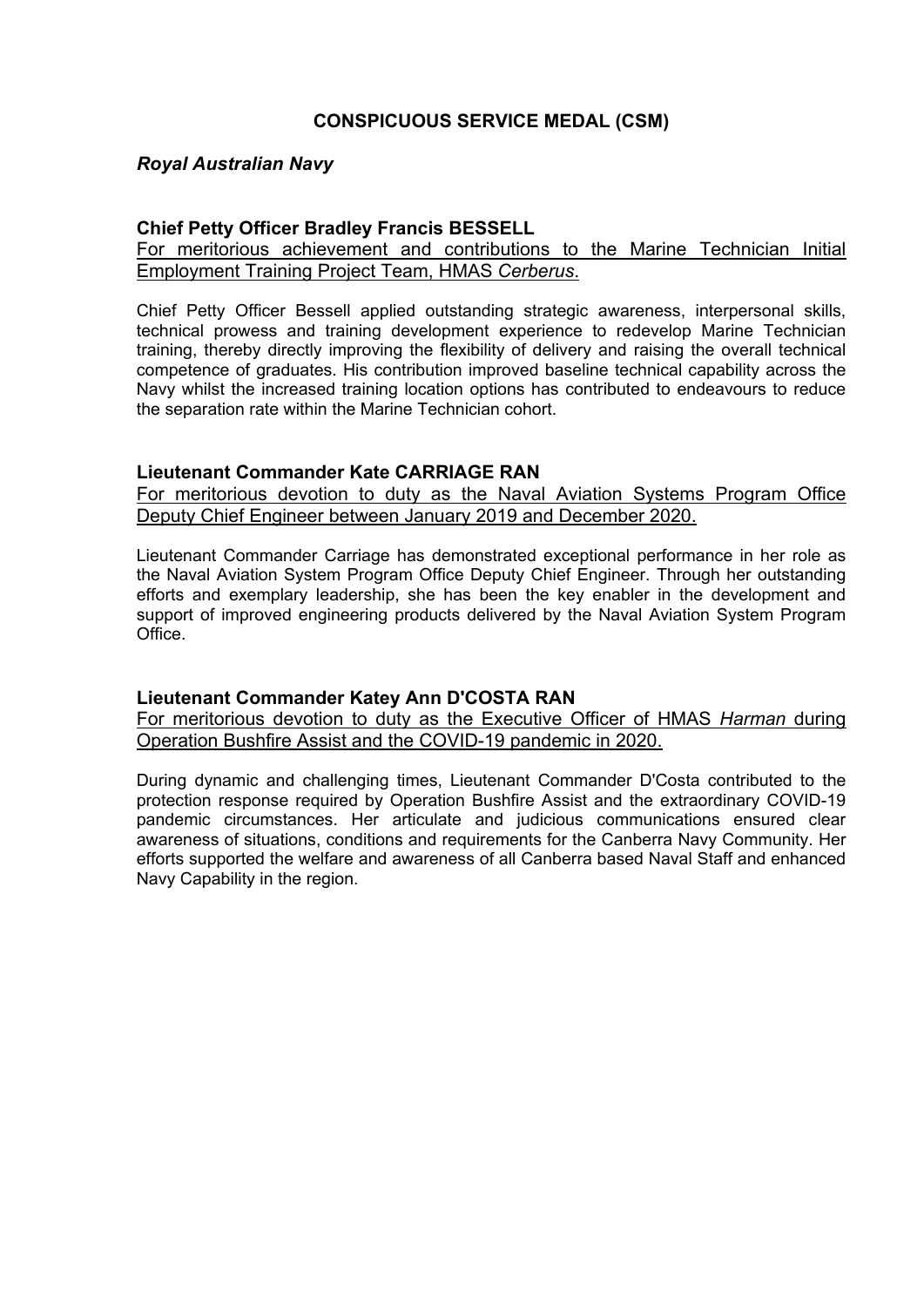#### **Petty Officer Paul Anthony DE KEIZER** For meritorious devotion to duty as the Propulsion Supervisor for HMAS *Choules*.

Petty Officer (then Leading Seaman) De Keizer excelled as the Propulsion Supervisor, HMAS *Choules*, providing exceptional engineering support to Command. Petty Officer De Keizer's leadership, dedication, and commitment, ensured HMAS *Choules* propulsion systems were at all times mission ready. In turn he delivered vital engineering training, during an extremely busy and complex period, culminating in highly capable and technically proficient Marine engineers and technicians, safeguarding capability for future mission success.

### **Petty Officer Thai-Britney Jade DEMOS**

### For meritorious devotion to duty during the establishment of the Navy Cryptologic Operator workforce capability within Fleet Command.

Petty Officer Demos has excelled in her position as a Maritime Intelligence Support Centre supervisor, directly enhancing Intelligence provision to the Fleet through inspirational leadership within the new Cryptologic Operator workforce. Petty Officer Demos' superior leadership and management acumen delivered an employment and training framework for Cryptologic Operators that has exceeded requirements. PO Demos' professionalism and devotion to duty have delivered a positive impact on those that she has served with.

#### **Petty Officer Christopher David GAMBLE**

#### For meritorious devotion to duty as an instructor in the field of Navy Survivability and Ship Safety.

Petty Officer Gamble was instrumental in contributing to the continuity and increased level of Navy Survivability and Ship Safety training during the unavailability of a prime training system due to extended maintenance. His innovation, professionalism and commitment to Combat Survivability training directly led to the achievement of excellent training and learning outcomes, without compromising standards or safety of personnel. His efforts contributed to maintaining Navy's capability by ensuring that training throughput was not impacted by system unavailability.

#### **Commander Brandon Justin IKIMAU RAN**

#### For meritorious devotion to duty in the fields of Navy Health and Amphibious Task Group operations.

Commander Ikimau demonstrated exceptional leadership as Senior Health Officer in the Australian Amphibious Headquarters. His professional knowledge and tactical acumen contributed directly to the success of National disaster responses by the Navy. Commander Ikimau's specialist and generalist abilities contributed to the Australian Amphibious Task Group, the Royal Australian Navy and the Australian Defence Force.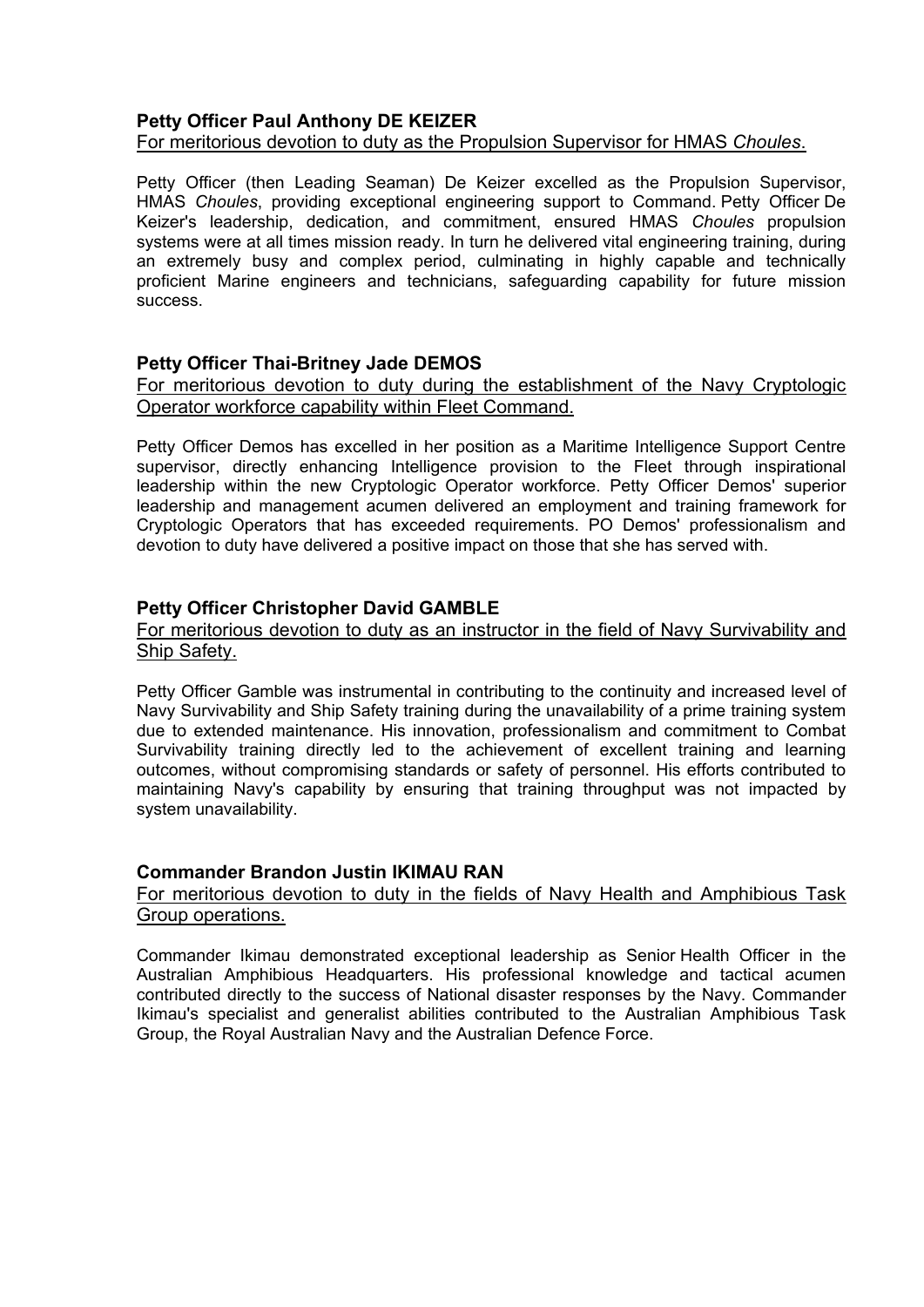### **Lieutenant Michael David LORING RAN** For meritorious devotion to duty as the Staff Officer Safety in Shore Force.

Lieutenant Loring's commitment and innovation significantly improved safety across the Navy. His ability to deal with complex investigations and develop remediation plans, has ensured the maintenance of critical emergency capabilities and reduced the amount and severity of safety incidents in Navy. The establishment of the Shore Force Safety and Environmental system has substantially reduced administrative burdens and enhanced Navy's reputation for safety excellence.

## **Lieutenant Sarah Rachael LUCINSKY RAN**

### For meritorious devotion to duty as the Intelligence Officer in HMAS *Parramatta*.

Lieutenant (then Sub Lieutenant) Lucinsky demonstrated outstanding leadership of her team and utilisation of equipment in order to maximise information collection opportunities while her analysis and assessments contributed to Command's capability to make informed decisions. She developed a framework for the dissemination and sharing of information that enhanced the overall capability and effectiveness of the Royal Australian Navy, the Australian Defence Force and the wider allied community.

### **Petty Officer Douglas Kristan ROWAN**

#### For meritorious achievement in project management at Fleet Support Unit - South East.

Petty Officer (then Leading Seaman) Rowan made a significant contribution to the management of complex technical projects at Fleet Support Unit - South East. His ability to foresee potential risk has ensured that a number of potentially challenging technical tasks within the Unit have progressed within budget and on time. His achievements have ensured that HMA Ships *Canberra* and *Adelaide* were available to assist the Australian people during the recent devastating bushfires.

## **Leading Seaman Tenielle Katherine WALTER**

For meritorious achievement as the Catering Supervisor and Victualler in HMAS *Sirius* during REGIONAL PRESENCE DEPLOYMENT 2020.

Leading Seaman Walter's exceptional performance and dedication to duty directly contributed to the operational effectiveness of HMAS *Sirius* and Task Group 635.3 during REGIONAL PRESENCE DEPLOYMENT 2020. Her performance and leadership were tested under unique and challenging circumstances due to personnel shortages, a dynamic program and COVID-19 restrictions.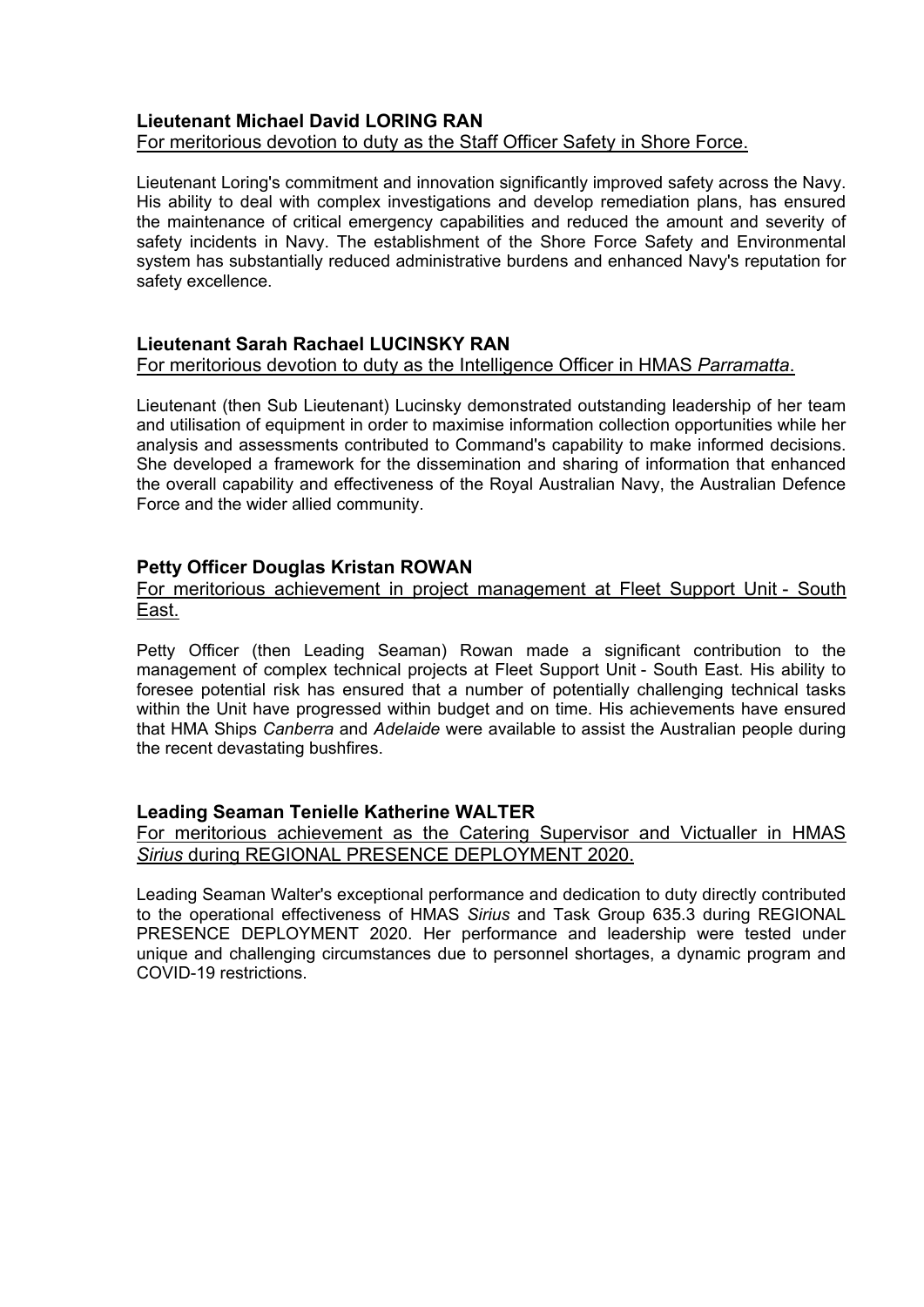# *Australian Army*

### **Sergeant Paul Andrew BURGAN**

For meritorious achievement as Sergeant Incident Management, Headquarters Forces Command.

Sergeant Burgan demonstrated exceptional professionalism and unwavering dedication to duty in the Incident Management cell within Headquarters Forces Command. His efforts as Sergeant Incident Management and Administrator of the Army Incident Management System were outstanding over a three-year period. Sergeant Burgan was instrumental in the continuity and refinement of incident reporting and management across Forces Command for a prolonged period. Sergeant Burgan's constant outstanding performance enabled and supported one of Army's most critical functions.

#### **Warrant Officer Class Two Ian Robert CLAPSON**

For meritorious achievement as a Range Control Officer and Technical Warrant Officer, Directorate of Operations and Training Area Management South Queensland.

Warrant Officer Clapson has consistently demonstrated outstanding innovation, technical knowledge, exemplary professionalism and unwavering dedication while serving in the Directorate of Operations and Training Area Management. His conspicuous achievement and exemplary devotion to his duties has significantly increased operational capability and training area safety. Warrant Officer Clapson's achievements are in keeping with the finest traditions of Australian Army and the Australian Defence Force.

## **Major James Rohan ELING**

For meritorious achievement as a Joint Task Group 629.2 Strategic Planner supporting Emergency Management Victoria State Control Centre during Operation COVID 19 ASSIST.

Major Eling's outstanding achievements delivered highly collaborative solutions for Victoria Government agencies in response to the COVID-19 outbreak in 2020. His leadership and ability to influence key stakeholders was key to unifying plans and policy. His performance directly contributed to improved interagency engagement amongst the Australian Defence Force, Emergency Management Victoria and Victorian Government agencies.

#### **Warrant Officer Class Two Graham Douglas GRIESHABER**

For meritorious devotion to duty as the Operations Warrant Officer of the Royal Military College of Australia.

Warrant Officer Grieshaber demonstrated meritorious conduct and dedication to duty over a sustained period, greatly enhancing the reputation of the Australian Defence Force and the capability of the Royal Military College. His personal steadfastness in his performance of garrison security duties, analysis of training support requirements, as well as his support to Defence and government agencies in times of national emergency has enhanced interoperability across Defence, local government and Emergency Service partners.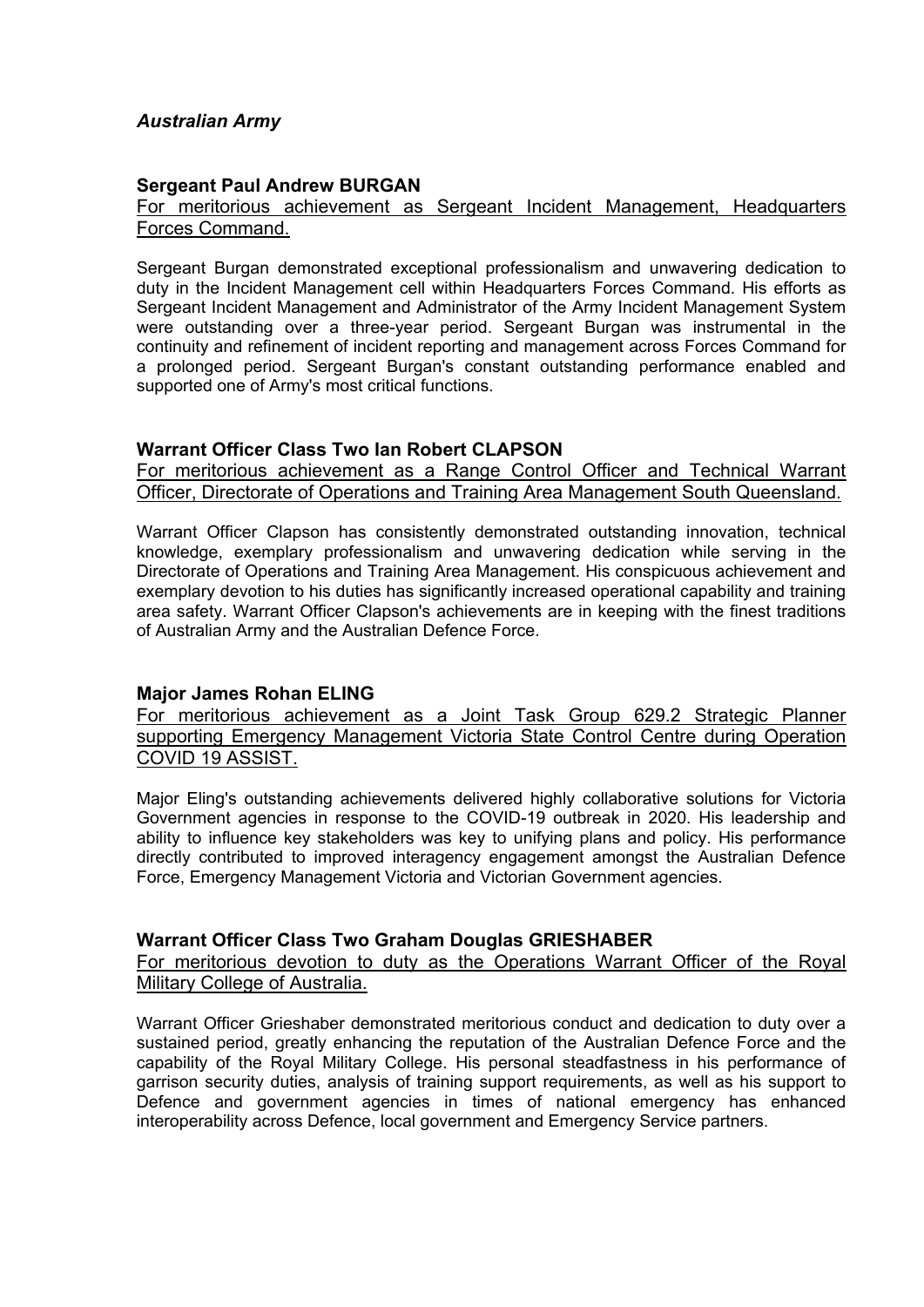# **Lieutenant Colonel Daniel Peter HAUSER**

For meritorious achievement as the Assistant Defence Adviser Singapore and Brunei and Defence Adviser Brunei which significantly advances Australia's defence relationship with Brunei.

Lieutenant Colonel Hauser's strategic vision, innovation and strong interpersonal and diplomatic skills, reshaped Australia's defence relationship with Singapore and Brunei. As Defence Adviser Brunei, he significantly advanced Australia's defence relationship, opening new areas of cooperation with the Royal Brunei Armed Forces. He enhanced Australian Defence Force strategic options and capability in the region gaining unprecedented access for the conduct of technical exchanges on shared platforms.

### **Warrant Officer Class Two Danny Trevor JACOBSEN**

For meritorious achievement in the performance of duty as the Company Sergeant Major, Charlie Company, 51st Battalion, Far North Queensland Regiment.

Warrant Officer Jacobsen's professionalism and judgement have significantly enhanced Army's contribution to border protection operations and Indigenous recruitment. His sustained efforts in the Torres Strait during a demanding and uncertain period directly contributed to the protection of over 5,000 people within the 18 high-risk Indigenous communities and provided employment to 50 Islanders from 10 Indigenous Communities.

### **Warrant Officer Class Two Samuel Anthony JENKINS**

For meritorious achievement in the design and development of digital safety processes for Army's current and future land-based fires.

Warrant Officer Jenkins' innovative solutions towards design and development of digital safety processes enabled efficient, accurate and responsive engagements from land-based fires and have been adopted by all field artillery units within the Australian Regular Army. His visionary modernisation efforts have reduced training burdens, increased safety, increased responsiveness and realism of training and enabled the digital expansion of the Joint Fires enterprise.

## **Warrant Officer Class Two Aaron Robert JOHNSTON**

For meritorious devotion to duty as the Senior Instructor and Subject Matter Expert Army Combative, Headquarters 7th Combat Brigade.

Warrant Officer Johnston is an exceptional soldier who has provided dedicated service during the implementation of Army Combative in the delivery of training through the establishment of training teams and facilities across Defence. He has consistently demonstrated outstanding leadership, initiative and devotion to duty, driving the delivery of the Army Combative skillset as part of the wider Army Combat Behaviours. His sustained meritorious devotion to duty has ensured that Army Combative have become integral to the combat mindset and therefore Army combat capability.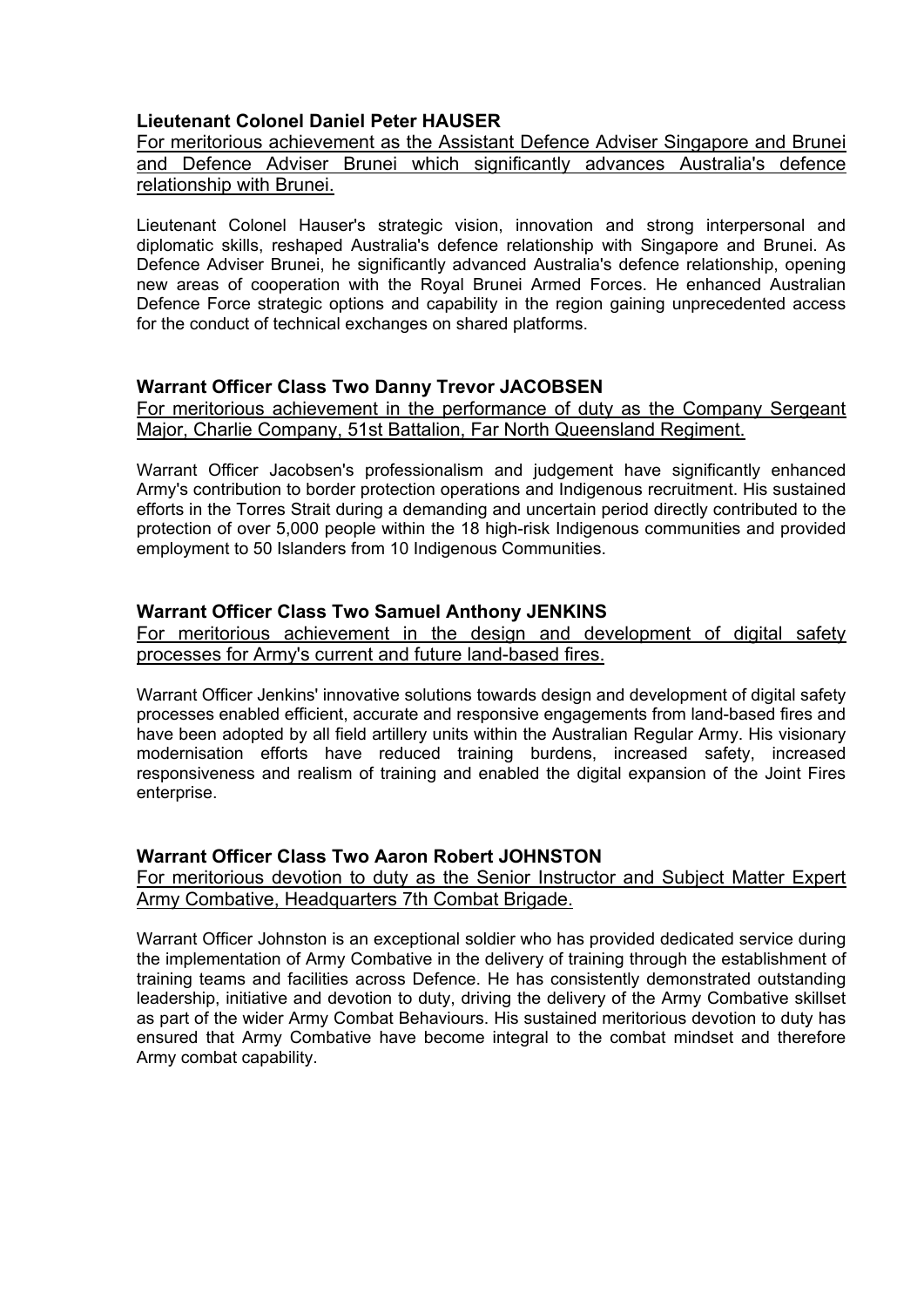## **Captain Cameron Alexander LAING**

## For meritorious devotion to duty as the Project Engineer for Fiji Projects at the 19th Chief Engineer Works.

Captain Laing has demonstrated professional and technical excellence as the Project Engineer delivering the Blackrock Camp Redevelopment Project in Nadi, Fiji. His excellent planning, collaborative approach, and outstanding devotion to duty have enhanced the Australian Defence Force's International Engagement in Fiji. Captain Laing's self-sacrificing efforts on Operation Fiji Assist 20/21 led to a successful relief operation and have contributed to the proud history of the Army and the 19th Chief Engineer Works.

### **Lieutenant Colonel David Laurence MARSHALL**

For meritorious devotion to duty in engineering and airworthiness management for the MRH90 helicopter at the Army Aviation Systems Program Office.

Lieutenant Colonel Marshall has made an outstanding contribution to the airworthiness and continued safe operation of the MRH90 capability. As the MRH90 Chief Engineer within the Army Aviation Systems Program Office, his inspirational leadership and extraordinary level of engineering expertise enabled the expansion of the MRH90 capability to support special operations, while also guiding airworthiness remediation activities. He is an exceptional officer who has displayed an exemplary level of personal accountability and perseverance under difficult and challenging conditions.

### **Colonel John Marton MOLNAR**

For meritorious achievement in the state emergency response to the Coronavirus pandemic in Victoria as the Senior Australian Defence Force Advisor to the State Control Centre.

Colonel Molnar's outstanding contribution to the State of Victoria's Coronavirus response delivered an enduring framework for Emergency Management Victoria to coordinate multiagency planning for this and future emergencies. His insightful advice to senior decision makers and targeted employment of Defence personnel was pivotal in supporting the Victorian Government in its efforts to limit the transmission of Coronavirus.

### **Warrant Officer Class Two David Andrew OWEN**

#### For meritorious devotion to duty as the Artificer Sergeant Major of the 4th Regiment, Royal Australian Artillery.

Warrant Officer Class Two Owen has made an outstanding contribution to the maintenance program during the pandemic which enabled an unprecedented level of vehicle, howitzer and equipment serviceability for the 4th Regiment, Royal Australian Artillery. His consummate professionalism, inspirational leadership and meritorious devotion to duty have brought great credit upon himself and the Australian Army and are in the finest traditions of the Australian Defence Force.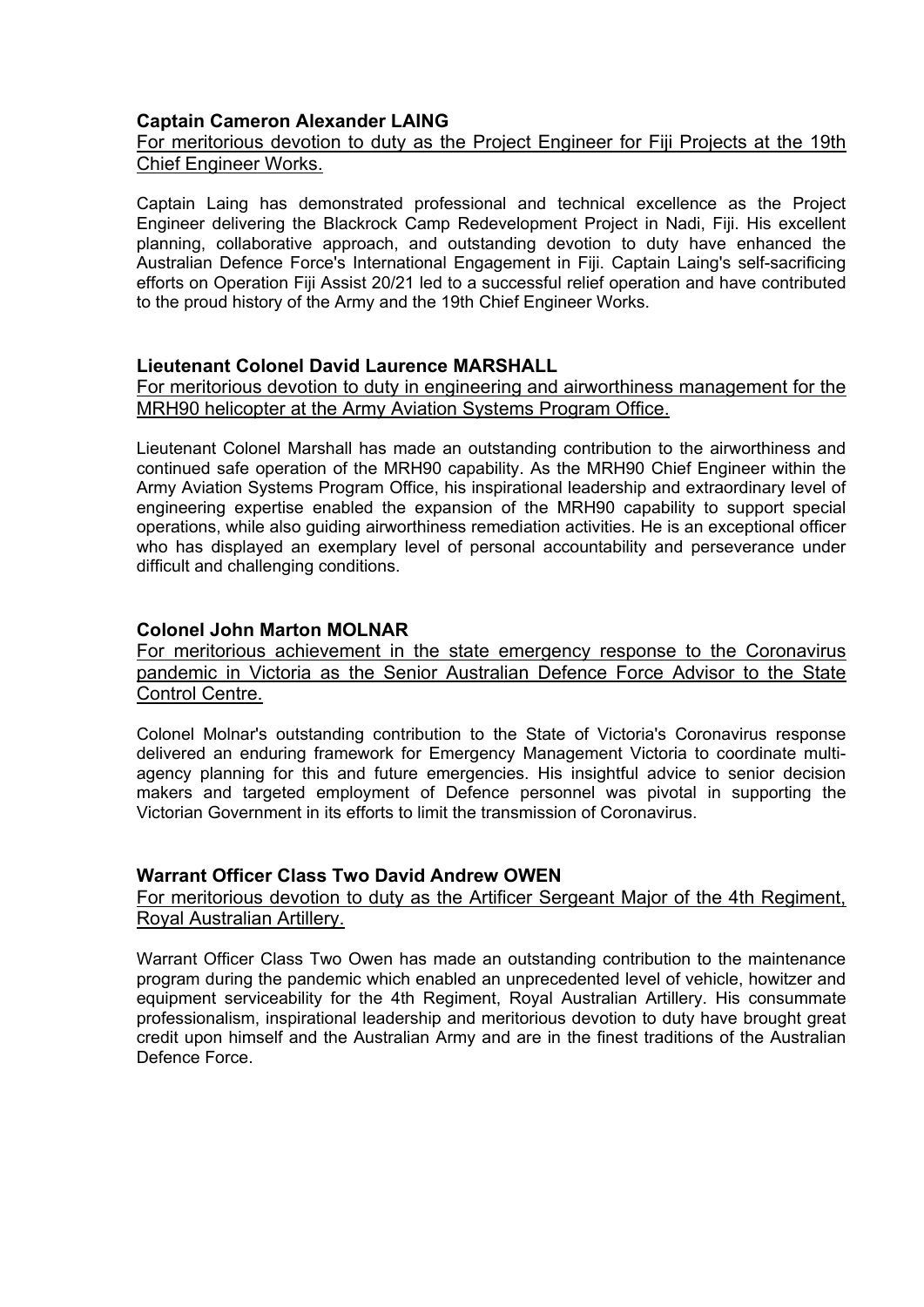### **Signaller P**

For meritorious devotion to duty as a Communications Technician in Theatre Communications Group Rotation Ten on Operation ACCORDION from March to September 2020.

Signaller P's professionalism, rare technical ability and drive has resulted in a conspicuous contribution to the remediation and improvement of the Middle East Region Communications Network during his deployment with Theatre Communications Group Rotation Ten. His efforts directly contributed to significant advances in service delivery and security posture, while also reducing supply chain challenges and sustainment costs.

## **Warrant Officer Class Two Joseph Howard PEDLER**

For meritorious achievement leading Indigenous Engagement within the Australian Army while serving at the 7th Battalion, the Royal Australian Regiment, in 2018 and 2019.

Warrant Officer Class Two Pedler displayed meritorious achievement through his work to conceive, plan and lead Indigenous Engagement. While at the 7th Battalion in 2018 and 2019 he was instrumental in planning numerous partnered military and local indigenous youth training activities and events. His remarkable initiative, vision and exceptional leadership of unit level indigenous engagement in South Australia has significantly progressed Army and Local Community relationships and established a framework for enduring indigenous and community engagement.

### **Lieutenant Colonel Samuel James WAITE**

For meritorious devotion to duty as Commander Australian Contingent Operation MAZURKA and Chief of Operations of the Multinational Force and Observers, from 21 January 2020 to 8 February 2021.

Lieutenant Colonel Waite provided exceptional leadership during his deployment to the Multinational Force and Observers in the Sinai, Egypt. His performance as the Chief of Operations was outstanding and his compassionate leadership of the Australian contingent during a time of great hardship was exemplary. Lieutenant Colonel Waite's leadership ensured the Australian contingent remained effective, resilient and safe. He has brought great credit on himself, the Army and his actions are in keeping with the finest traditions of the Australian Defence Force.

## *Royal Australian Air Force*

#### **Squadron Leader Daniel James BAILEY**

For meritorious devotion to duty in P-8A operational mission system management for the Royal Australian Air Force.

Squadron Leader (then Flight Lieutenant) Bailey is an officer of exceptional skill whose professional mastery and conspicuous contributions as the P-8A Poseidon Pre-Flight Insertion Data Officer was critical to mission effectiveness. His exceptional innovation, technical expertise and work ethic in managing aircraft mission systems, Single Information Environment integration, Pre-flight Insertion Data testing and Tactical Data Link for the P-8A Poseidon fleet enabled Number 92 Wing to satisfy critical operational tasking, enhance off board communications and improve reporting and intelligence products.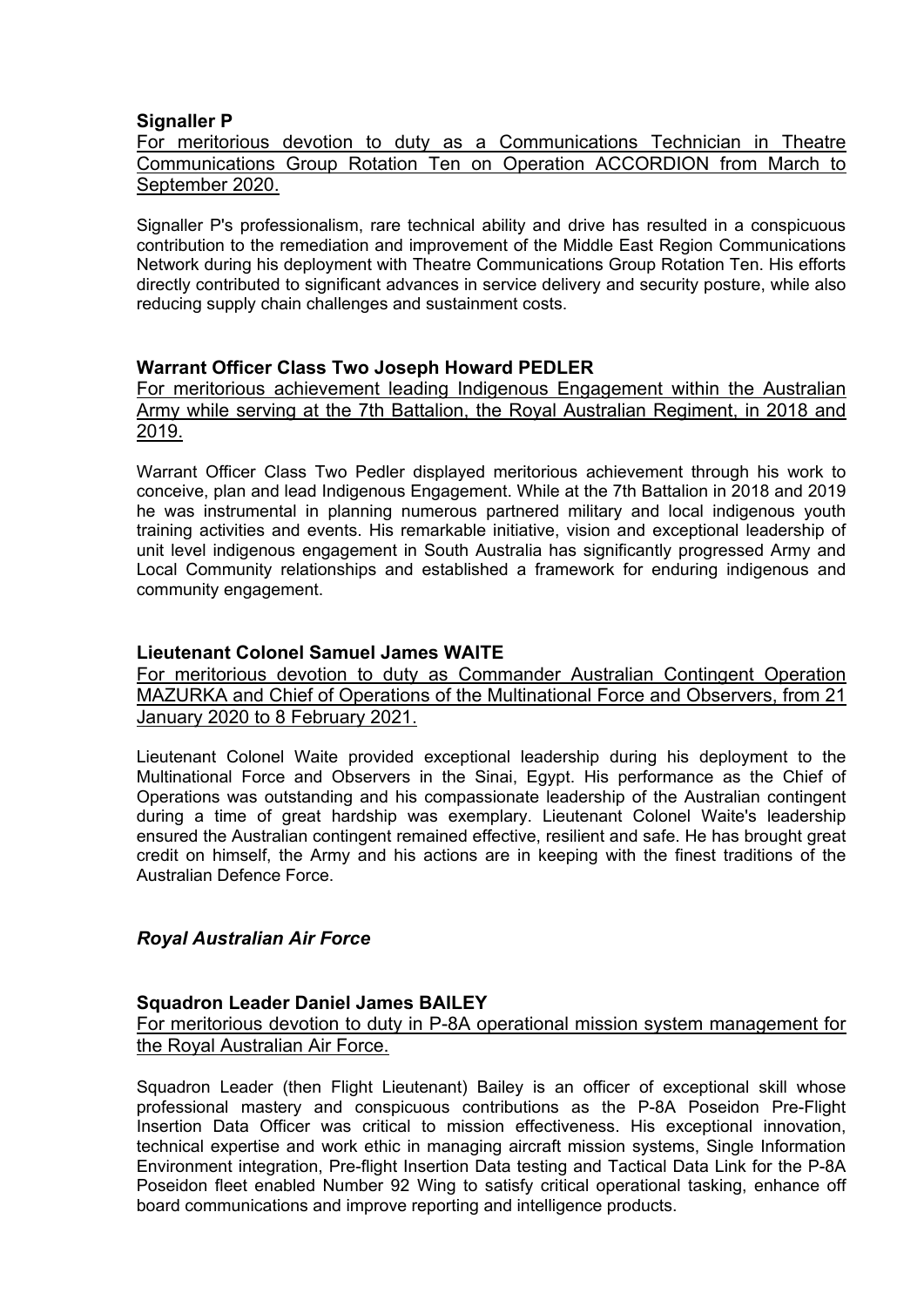# **Wing Commander Callum Ross CARMICHAEL**

# For meritorious achievement in cyber operations in Headquarters Joint Operations Command for the Australian Defence Force.

Wing Commander Carmichael's outstanding dedication and professional mastery in cyber systems at Headquarters Joint Operations Command have resulted in a range of exceptional achievements through his commitment and leadership across niche, specialised domains. His ability to think creatively, act collaboratively and bring together disparate and compartmented elements to achieve operational success has been outstanding, and directly contributed to the conduct of operations through new, specialised technological capabilities that allow Australia to fight and win in cyber space.

### **Flight Sergeant Damian Andrew GARDINER**

For meritorious achievement in F-35A Lightning II stealth fighter maintenance management at Number 3 Squadron for the Royal Australian Air Force.

Flight Sergeant Gardiner displayed extraordinary technical ability and interpersonal skills in the development and implementation of essential maintenance practices during the introduction of the F-35A Lightning II at Number 3 Squadron. His continuous commitment to improving maintenance effectiveness ensured operational objectives were met, further enhancing F-35A Lightning II capability. He is an exceptional Senior Non-Commissioned Officer and maintenance practitioner who demonstrates superior judgement, conspicuous dedication and superb technical expertise.

## **Wing Commander Samuel Ian HARKISS CSC**

For meritorious achievement in enhancing the Australian Defence Force's future maritime strike capability.

Wing Commander Harkiss is an exemplary officer who has delivered superb achievements to enhance Australia's future maritime strike capability. His exemplary performance, devotion to duty, and successful execution of a highly complex project in such a short timespan have been superb examples for others to emulate whilst delivering an effective new military capability in support of Australia's military objectives.

#### **Wing Commander Lynette Jayne HORNE**

For meritorious achievement in support of development and management of the Delamere Air Weapons Range.

Wing Commander Horne's outstanding achievements, conspicuous dedication and continuous professionalism as the Officer-In-Charge of the Delamere Air Weapons Range directly contributed to the return of the range to full operating capability ahead of schedule. Her sustained efforts in a remote environment ensured the success of concurrent redevelopment projects that will realise ongoing benefits to the Australian Defence Force and joint collective training programs while ensuring the reputation of Defence in this strategic location is enhanced.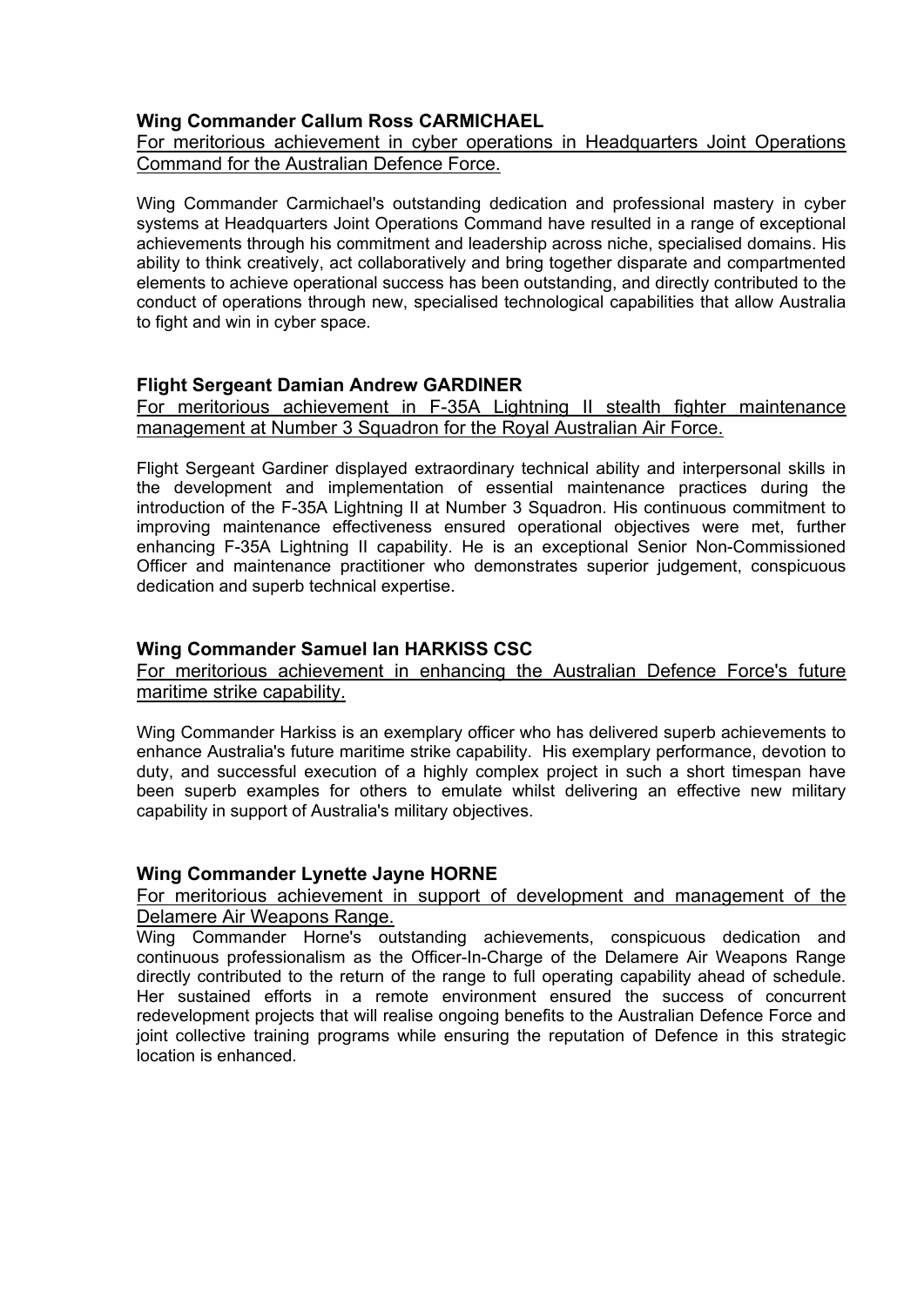# **Squadron Leader Kathleen Maree KENNEDY**

For meritorious devotion to duty in development and implementation of the Royal Australian Air Force's professional development portal as the inaugural Content Manager.

Squadron Leader Kennedy is an officer whose focus and drive resulted in an outstanding contribution to professional development within the Royal Australian Air Force and the broader Defence organisation, through her conspicuous devotion to duty. Her pioneering approach contributed to the success of the professional development platform - The Runway, an entirely new capability within the Royal Australian Air Force that has also enabled a significant contribution to joint professional development, enhancing personnel capability across the entire Defence enterprise.

## **Wing Commander M**

For meritorious devotion to duty during introduction of F-35 Lightning II air combat training operations at Number 2 Operational Conversion Unit for the Royal Australian Air Force.

Wing Commander M's exemplary dedication as Executive Officer of Number 2 Operational Conversion Unit led to the successful introduction of a safe, effective and sustainable Fifth Generation F-35A Lightning II air combat training system for the Royal Australian Air Force. His effort directly contributed to the declaration of F-35A Initial Operating Capability by the Australian Government. More importantly, through his conspicuous devotion to duty Australia now has both the capability and capacity to train world-class F-35A combat ready pilots in support of its strategic needs.

## **Squadron Leader Rebecca Lynette OLSEN**

For meritorious achievement as the Staff Officer Grade Two Satellite Operations at the Defence Network Operations Centre, Chief Information Officer Group.

Squadron Leader Olsen consistently applied leadership, judgement and deep technical expertise to advance Defence's satellite operations capabilities. Her meritorious achievements directly enabled operational tasking in support of Operation BUSHFIRE ASSIST, reposturing of deployed forces in the Middle East Region, increased regional presence missions, and Defence's response to the coronavirus (COVID-19) pandemic. Squadron Leader Olsen also influenced and informed a range of future satellite capability initiatives to assure enduring support for contemporary Defence operations.

## **Sergeant Peter William OWENS**

For meritorious achievement in radio frequency countermeasures development and electronic warfare specialist support for Australian Defence Force airborne platforms.

Sergeant Owens made a significant, enduring contribution to Australia's airborne electronic warfare countermeasure development through his dedication and application of highly specialised knowledge. His rare ability, extraordinary skill, and remarkable drive have significantly improved countermeasures development and validation to enhance the survivability of all Defence aviation platforms in combat threat environments. His leadership, initiative and technical excellence in electronic warfare have been inspirational in advancing Australia's airborne combat capability.